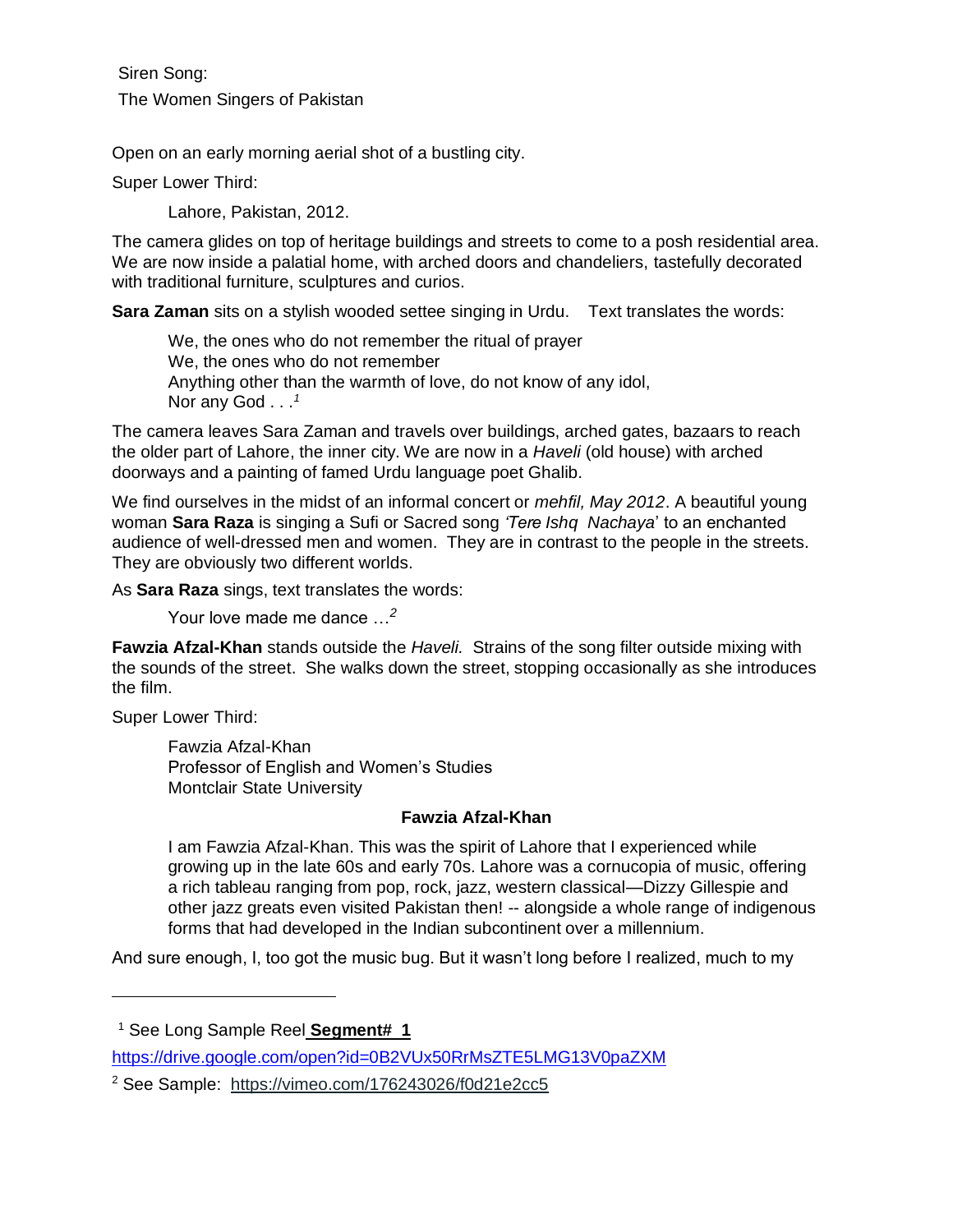grave disappointment, that I could dabble with it at home and sing for family and friends, but public performance was strictly ruled out.

My life – and the lives of most women then -- was still determined by the mores that strongly discouraged women from such pursuits. The amazing women who did so anyway were more than a musical inspiration for me and others, they also impacted the evolving politics of Pakistan.

Join me in my journey back to Pakistan to pay tribute to some of these inspiring women singers who carried on their careers despite societal disapproval and state strictures. This is their story.

Super Title:

## **SIREN SONG: WOMEN SINGERS OF PAKISTAN**

Fade in:

Archival footage/photographs of Partition – train with people hanging and sitting on the roof. Crowded platforms and refugee camps.

We hear sounds of confusion, murmuring voices, babies crying.

We hear an archival radio broadcast describing what we see.

Grinberg, Paramount, Pathe Newsreels:

"August, 1947. The British are quitting India nearly 200 years after they took power. On the stroke of midnight August 15th,1947, as independence from British colonial rule is declared, millions of people, traveling with their possessions, in bullock carts, cars, trucks and buses, clog the roads fleeing community violence, desperate to be on the right side of the new border, Muslims go west to the newly created state of Pakistan, Hindus east to the reduced territory of India."<sup>3</sup>

## **Fawzia Afzal-Khan (V.O.)**

On 15th August 1947, the Indian subcontinent was partitioned into three parts, East Pakistan-now Bangladesh- West Pakistan, and India. Flames of communal hatred spread across India and Pakistan and consumed over a million lives and displacing many more making it the bloodiest trans- national transfer of people in history.

We see old photos of Fawzia Afzal-Khan's family from the period.

## **Fawzia Afzal-Khan (V.O.)**

Among these millions were my mother and father who were forced to flee with their parents from India to the new Pakistan. They struggled to adapt to the new life as this new state lurched from decades of British colonial rule and lingering ancient customs into the modern world.

We see archival photos of people listening to music from an old record player and around radios.

## **Fawzia Afzal-Khan (V.O.)**

Music forged a new identity by uniting diverse populations who had been brought

<sup>3</sup> See Sample: [https://vimeo.com/176243026/f0d21e2cc5](https://vimeo.com/176243026/f0d21e2cc5?utm_source=email&utm_medium=vimeo-cliptranscode-201504&utm_campaign=29220)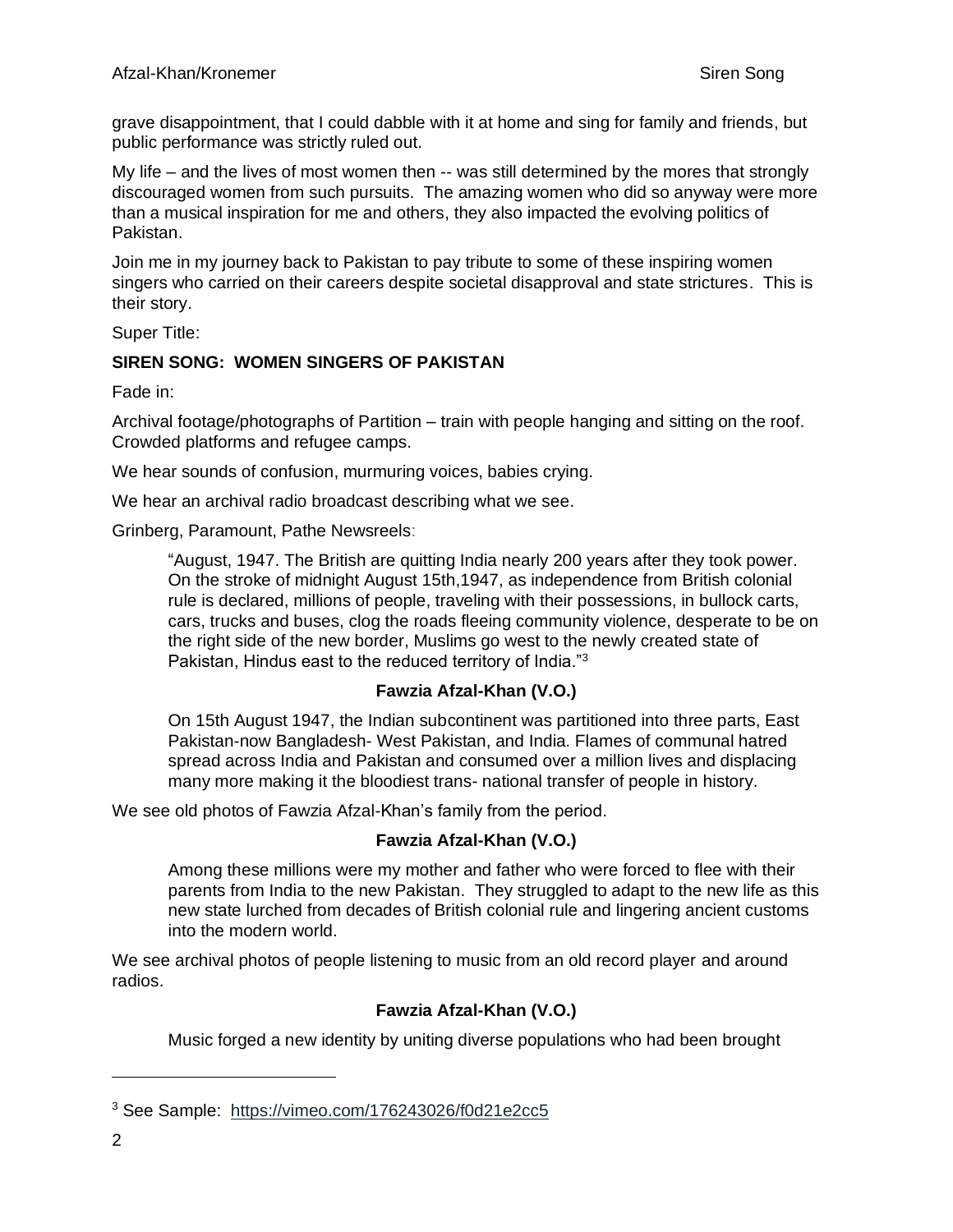together in the aftermath of a brutal upheaval.

We see archival photos of the singer Noor Jahan. We hear a scratchy recording of her singing in the background.

# **Fawzia Afzal-Khan (V.O.)**

Women singers like Noor Jahan helped to heal the pain of Partition.

The singing grows louder. New photos show a large audience completely rapt by her performance.

## **Fawzia Afzal-Khan (V.O.)**

She was the voice that millions of Pakistanis worshipped.

Over the photos of the audience, we hear them erupt with shouts of approval and applause.

Cut to Fawzia Afzal-Khan standing outside an old movie house, the Plaza cinema, in her hometown of Lahore, Pakistan.

## **Fawzia Afzal-Khan**

Singers like Noor Jahan's fame, really came from movie theaters like these, out of the nascent film industry in India that we now call Bollywood. In her early career, she played onscreen film heroines, and also did the playback singing.

We see film clips of Noor Jahan as a young woman singing in a black and white film – *"Anmol Ghadi"* (trans: *Precious Moment).* 

Super English translation of song:

"Young and Alive is my new love…"

## **Fawzia Afzal-Khan (V.O.)**

Noor Jahan was born in United India in 1926. She was already a star of the Bombay film industry, with 96 films to her credit when the news of Partition came in 1947.

Her decision to leave India and become part of the new Pakistan sent shockwaves through the Bombay film industry.

In Lahore where my parents were building their new life, the news of her decision was greeted with excitement. Having such a star make the same journey they did was reaffirming. What no one knew then was how coming to Lahore would propel her into the midst of the politics of Pakistan and raise her to even higher artistic heights, even as she would have to struggle against many prejudices and obstacles.

Change of music cues us to the introduction of a new character. We see a succession of photographs of Revolutionary Poet Faiz Ahmed Faiz from the 1940s-1980s, seen in his home in Lahore, Pakistan, in Beirut next to Yasser Arafat, in Moscow with Pablo Neruda, receiving the Lenin Peace Prize in 1962.<sup>4</sup>

# **Fawzia Afzal-Khan (V.O.)**

Faiz Ahmed Faiz, who was an established-though iconoclastic- poet and writer in

<sup>4</sup> **Segment 3** in Long Sample Reel focuses on Faiz**:** <https://drive.google.com/open?id=0B2VUx50RrMsZTE5LMG13V0paZXM>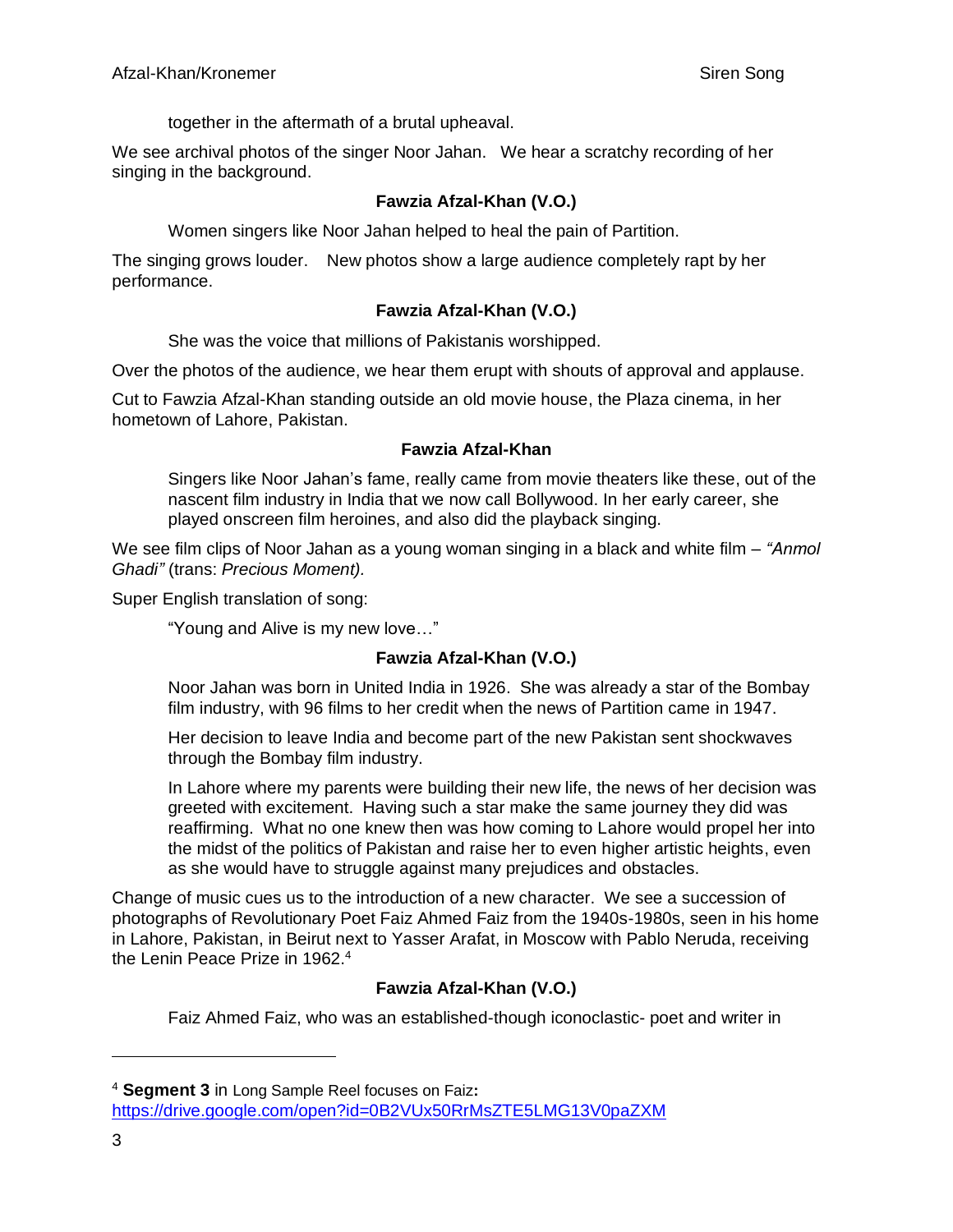British India, decided to remain in Lahore at the Partition. His decision surprised many, given that he was a communist and a known agnostic while at the core Pakistan was non-secular.

Black and white photographs of Karachi and Karachi Central jail from the1950s mixed with graphic illustrations depicting the release of the revolutionary poet Faiz Ahmed Faiz from Central Karachi Jail, being received and garlanded by a group of close friends, including his friend, lawyer, and music aficionado, Raza Kazim.

#### **Fawzia Afzal-Khan (V.O)**

It is 2nd April 1955. A small crowd has gathered outside Karachi Central jail to receive the poet Faiz Ahmed Faiz who had just been released. He had been booked for Rawalpindi conspiracy case in 1951 for conspiring to overthrow the government.

Later, friends and family gather at Faiz's house in Lahore, to celebrate his release after 4 years in prison.

Noor Jahan, also joined the party at his home, and Faiz, who had spent his time in jail listening to Noor Jahan singing his poems on the radio, requested her to sing. Faiz's lawyer and comrade Raza Kazim, who was also present, tells us what happened.

We see a new character, Raza Kazim, inside his recording room/music studio in the big Victorian- style house he has owned and lived in since the Partition of 1947 in the city of Lahore, where he has founded an Institute of Philosophy and Arts.

Super Lower Third:

Raza Kazim Lawyer, Activist

#### **Raza Kazim**

Noor Jahan had come. She was very fond of Faiz Sahib because he treated her with respect, and she came to welcome him. Faiz rang and asked me to come over and I promptly got there with my tape recorder and microphone.

Photos show the meeting. Noor Jahan is singing.

Super translation:

Oh, my love, don't ask me for that love I once gave you . . .

#### **Raza Kazim (V.O.)**

First Faiz recited some of the poems he had written during his period in prison and then Noor Jahan started singing. She picked out this poem, which goes back to Faiz's very young days in Amritsar when he was a junior lecturer in Islamia College and there was this girl, one of his students that he was desperately in love with. . .

We see photos of Faiz as a young man.

We see period photos of women in traditional dress out and about.

#### **Raza Kazim (V.O.)**

You see what happened was that they lived down the same lane. She was walking down in a *burqa* and then she handed him her wedding card, an invitation to her wedding and Faiz of course took it, but he couldn't stop himself from saying to her, "I wish it had been my wedding" and she turned around and said as only a woman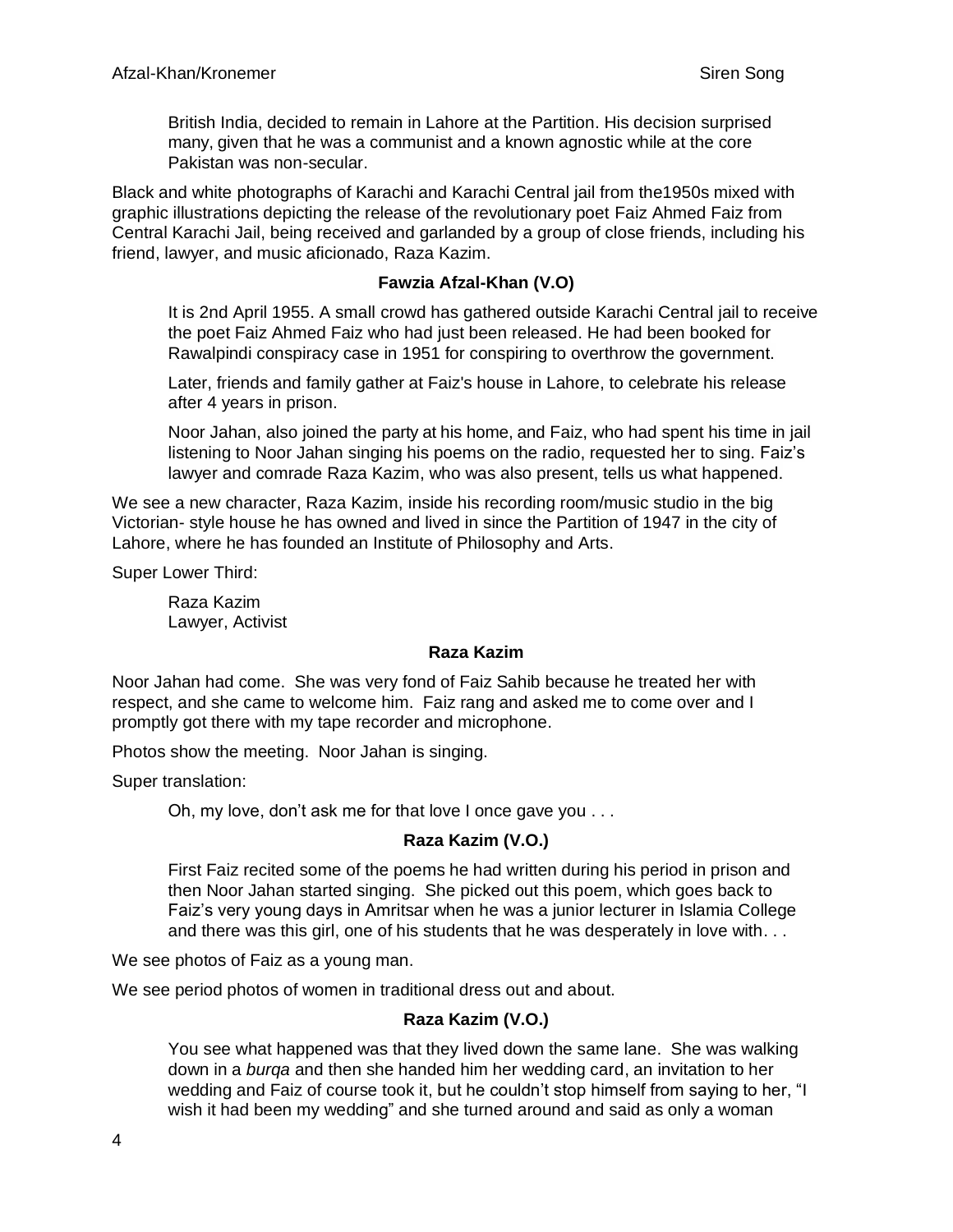could, "you never asked me."

Faiz was absolutely crushed. You see that was their culture, that was their sensitivity, those were the constraints they lived with. They could never state their desire openly. That's where this poem comes from…and Noor Jahan…I don't know what she had in her heart when she sang this poem…as in "are you going to repeat the same thing with me?"

Fade to black and white movie clip.

Super Lower Third:

Qaidi ("Jail"), 1962

Noor Jahan is singing.

# **Fawzia Afzal-Khan (V.O.)**

In 1962 Noor Jahan recorded the same song for the film *Qaidi.* The song was a super-hit, and remains till today the favorite of millions of Pakistanis. And it became a song not just about thwarted romantic love, but a metaphor for love of the poor and for justice and freedom for all.

I think Noor Jahan and other women singers who sang Faiz sahib's poetry, connected deeply with his critique of injustice as they faced daily oppression in their lives, being ostracized by "genteel" society, which enjoyed their music, but looked down upon them for being singers.

We watch Noor Jahan's movie performance.

Super translation of song:

Oh, my love don't ask me for The love I once gave you I thought life would shine Eternally on me only if I had you I had only your sorrows then, the Sorrows of this world meant Nothing to me… But things are different now…*<sup>5</sup>*

## **Fawzia Afzal-Khan**

Noor Jahan's secular songs about love, emancipation, justice, which she delivered with both sensuality and sexuality up front and visible, helped to heal the pain of Partition and evoked a sexual and sensual timbre much like the songs of the great Egyptian singer Umm Kulsoum, or the performances of Marlene Dietrich.

Noor Jahan singing

Super Lower Third:

Mujhe Say "Pehli Si Mohabbat" by poet Faiz Ahmed Faiz

<sup>5</sup> See Long Sample Reel, **segment 1**: <https://drive.google.com/open?id=0B2VUx50RrMsZTE5LMG13V0paZXM>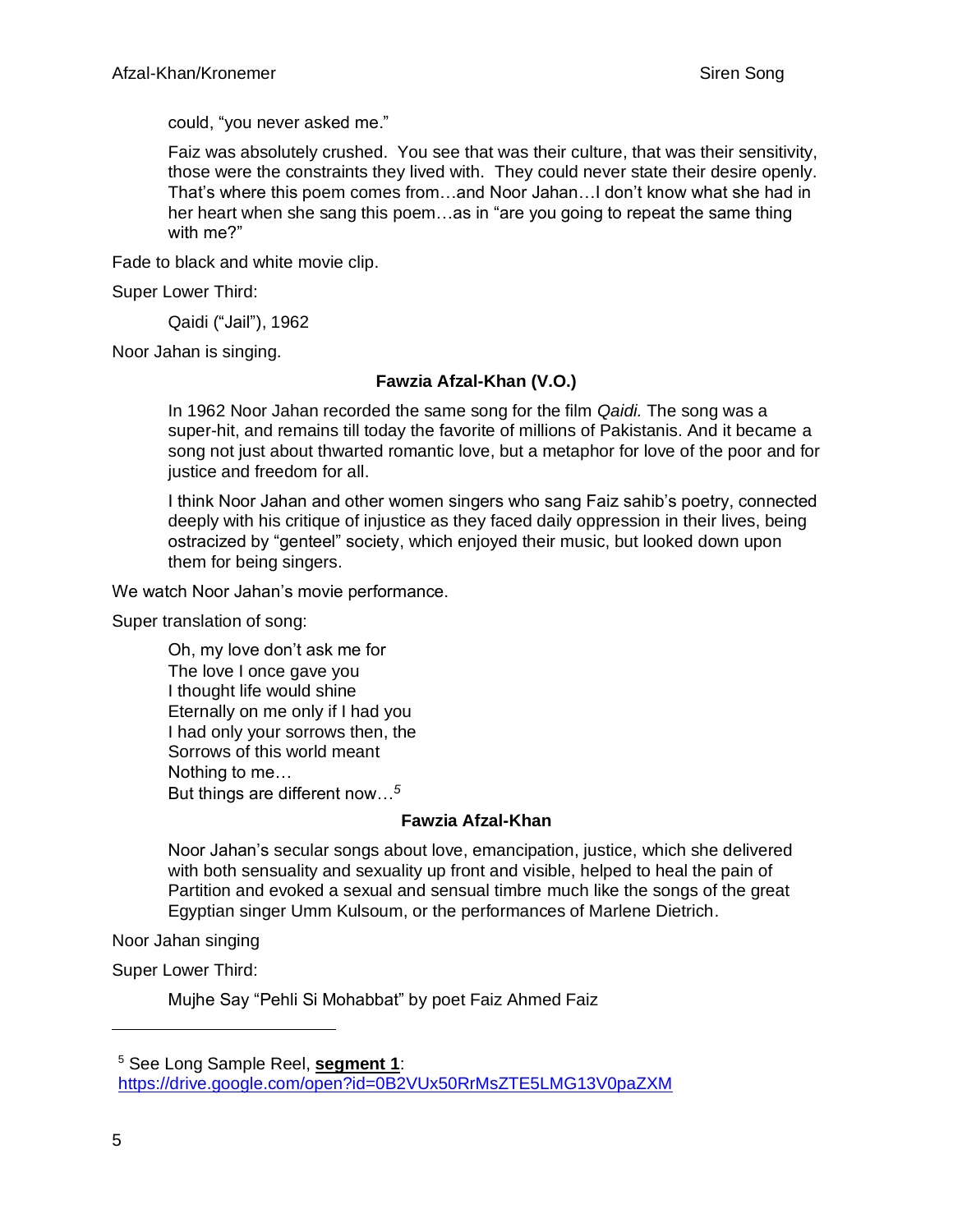"Don't Ask Me for the Love I once Gave you"

# **Fawzia Afzal-Khan (V.O.)**

Noor Jahan was given the title of the Queen of Melody by her legions of fans. She is fondly referred to as "Madame" by all who adored her. And even today, 16 years after her death, she remains the reigning Melody Queen of Pakistan.

Change in music to discordant sounds of conflict indicates a shift to a new moment in the film.

We see archival photographs of tanks moving down streets, soldiers marching, newspaper headlines proclaiming *"Martial Law Declared. Political Parties Banned"*

Super Lower Third:

The 1958 Military Coup

The images and sounds fade to family photographs.

We see a black and white picture of a proud mother holding a newborn baby.

## **Fawzia Afzal-Khan (V.O.)**

I was born in 1958. The same year the military coup d'état established General Ayub Khan as the President. The coup was welcomed by the people of Pakistan who hoped that strong central leadership would stabilize the economy and restore a stable form of democracy. And it did, resulting in a golden period in the arts and culture. Cinema and music flourished in the 1960s.

Photographs/footage of General Ayub Khan, seen in B and W photo with General Eisenhower and President John F. Kennedy

## **Fawzia Afzal-Khan**

Little did the people know that the military coup they had so wholeheartedly supported was actually a turning point in their history as it set up a dangerous precedent against democracy and liberalism in the long run.

Successive governments sought legitimacy by making themselves the representatives of traditional patriarchy, which forced many limitations on women, particularly those from middle class families like myself who grew up with Noor Jahan's music and who wanted to emulate her.

Interior of Fawzia's mother's house in Lahore. Fawzia and her mother talk while looking through old photo albums containing photos of Fawzia singing on stage as a young girl<sup>6</sup>

# **Fawzia Afzal-Khan (V.O.)**

Even after all these years, I still have this bone to pick up with my mother.

Fawzia with her mother at her home in Lahore, March 2015.

Super Lower Third:

Rashda Afzal, Fawzia's Mother

<sup>6</sup> See Sample: [https://vimeo.com/176243026/f0d21e2cc5](https://vimeo.com/176243026/f0d21e2cc5?utm_source=email&utm_medium=vimeo-cliptranscode-201504&utm_campaign=29220)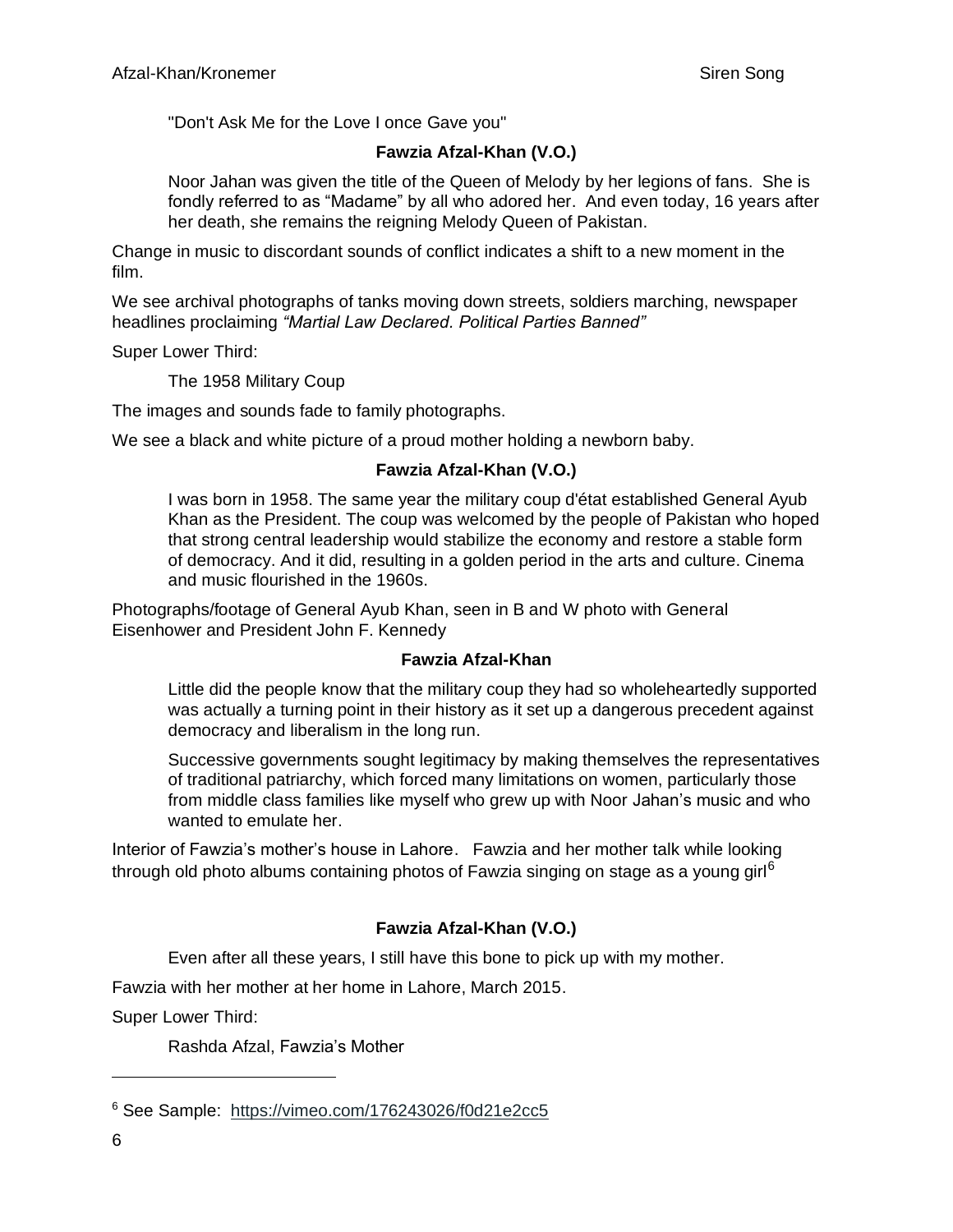Retired College Professor

# **Rashda Afzal**

You were allowed to sing, you were given the chance to have a music master, but we never did it on a public level perhaps…. we never had anyone be a professional singer in our family.

## **Fawzia Afzal-Khan**

Well, so that's what I mean…that it was okay to learn in the privacy of the home, but performing publicly was not something you wanted for me.

## **Rashda Afzal**

Well we don't know about these singers, their lifestyles…it's not our tradition….

We go back to the photo album. We see Rashda holding young Fawzia's hand.

# **Fawzia Afzal-Khan (V.O.)**

Looking back, maybe my mother was just trying to protect me.

We see a photo of the woman singer, Ghazala Javed. One of her songs plays in the background.

Super English Translation:

The world is but a child's playground . . .

# **Fawzia Afzal-Khan (V.O.)**

As recently as 2012, the singer Ghazala Javed was killed by her own brothers for singing in public. But she wasn't the only one. Other women singers have suffered her same fate. Although this response to women singing is inspired by contemporary extremist trends, it also has its roots in the Pakistani state's efforts to separate its identity from India, which had long embraced women singers.

Change in music to indicate a new character and shift to a new moment in film.

We are inside an old Pakistan movie theater. It shows its age. Tariq Ali sits near the front of a stage.

Super Lower Third:

Tariq Ali, Pakistani Historian Playwright, Novelist

# **Tariq Ali**

It's a fact that the Indian subcontinent has a long history of professional female performers.

Images of women performers as depicted in miniature paintings from the *Akbarnama.*

Sounds of court music and temple dancing music.

# **Tariq Ali**

*Akbarnama,* the official chronicle of the reign of Akbar, the third Mughal Emperor in 16th century India, carries detailed notes on varieties of women performers. Women performed in courts, private gatherings and temples. Some specialized in singing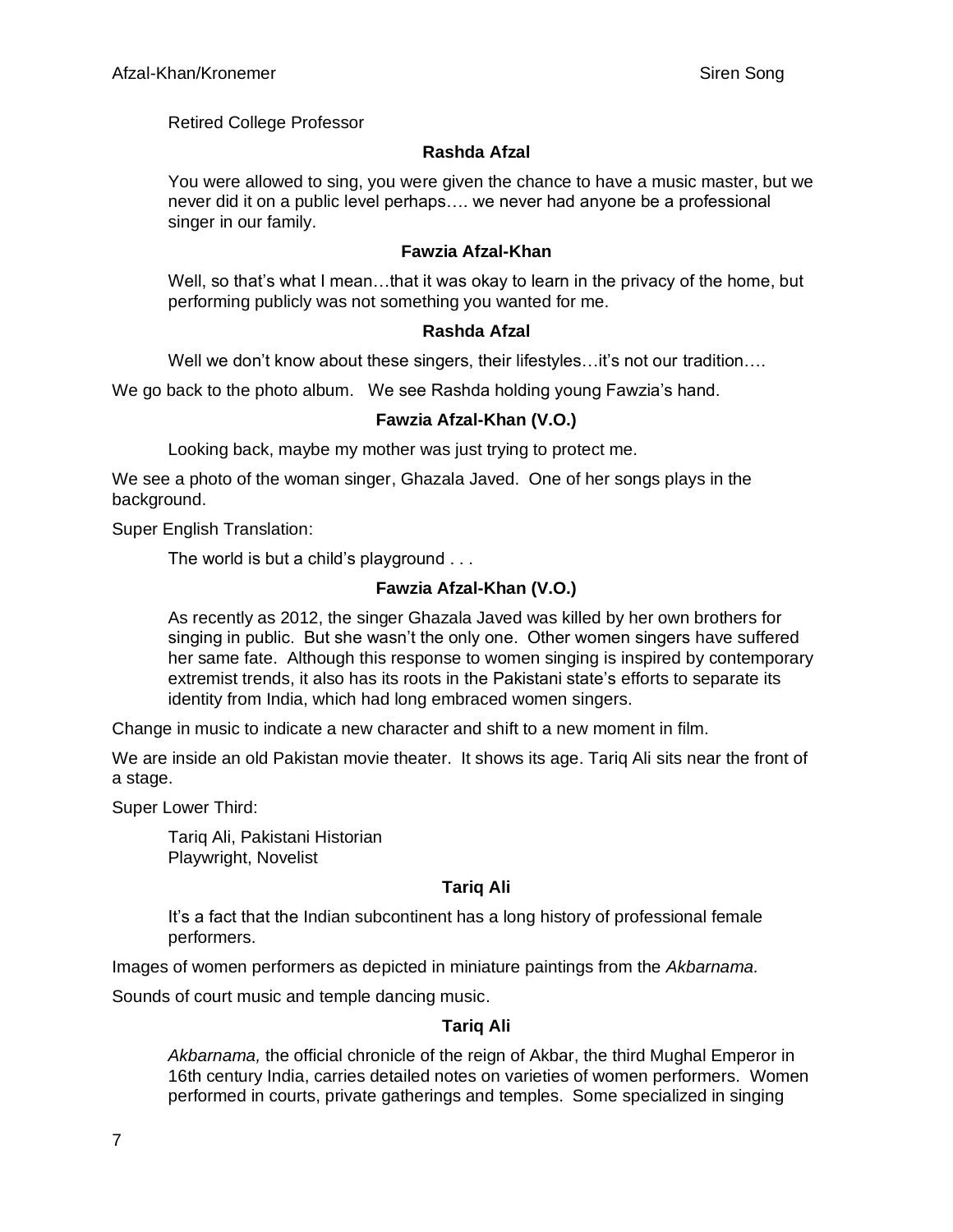while others sang and danced.

Popular film clips of Bollywood films showing lives of courtesans showing a court dancer and singer.

Super Lower Third:

Film clip from *Mughal e Azam* (The Great Mughal)

# **Tariq Ali (V.O.)**

But not everyone could become a singer or a dancer, even if they had the talent. They would have to be born into the caste of musicians. Music was an occupation ordained by birth. The rules were of course stricter for women.

However, things began to change in India towards the first half of the twentieth century. The Indian state actively encouraged learning in music as a way to define its own national identity at the time when agitation for Independence from the British Empire started. In the 1920s, institutes specializing in music sprang up everywhere giving respectability to the profession for the Hindu majority that would rule in postcolonial India.

We see archival footage showing scenes of political turmoil from the time: people rioting, police pushing crowds back with batons. Contrasted with photographs of women being trained in groups to sing inside music institutes

#### **Tariq Ali**

But in newly created Pakistan women performing in public began to be frowned upon perhaps because Pakistan wanted to develop a different national identity from India, rooted in a narrow understanding of Islam. And because many of the women singers who moved to Pakistan after Partition in 1947 had their roots in the courtesan culture of the Indian royal courts, they became associated with prostitution and relegated to living in red light districts.

Change in music to cue in a new character.

We are in a cluttered NGO office. Phones ring in the background and there is the buzz of people busy at work. A slightly harried looking woman in business attire sits at her desk.

Super Lower Third: Dr. Fouzia Saeed Scholar and Women's Rights Activist

## **Dr. Fouzia Saeed**

Often of humble backgrounds, the musicians and singers belonged to two occupational ethnic groups or hereditary castes, derogatorily known as the *mirasis* and the *kanjars*.

Super Explanations of Terms:

**Mirasi**: "Low Class" singers

**Kanjar**: Prostitutes

Cut to a room filled with musical instruments. A woman in performance dress addresses the camera.

Super Lower Third: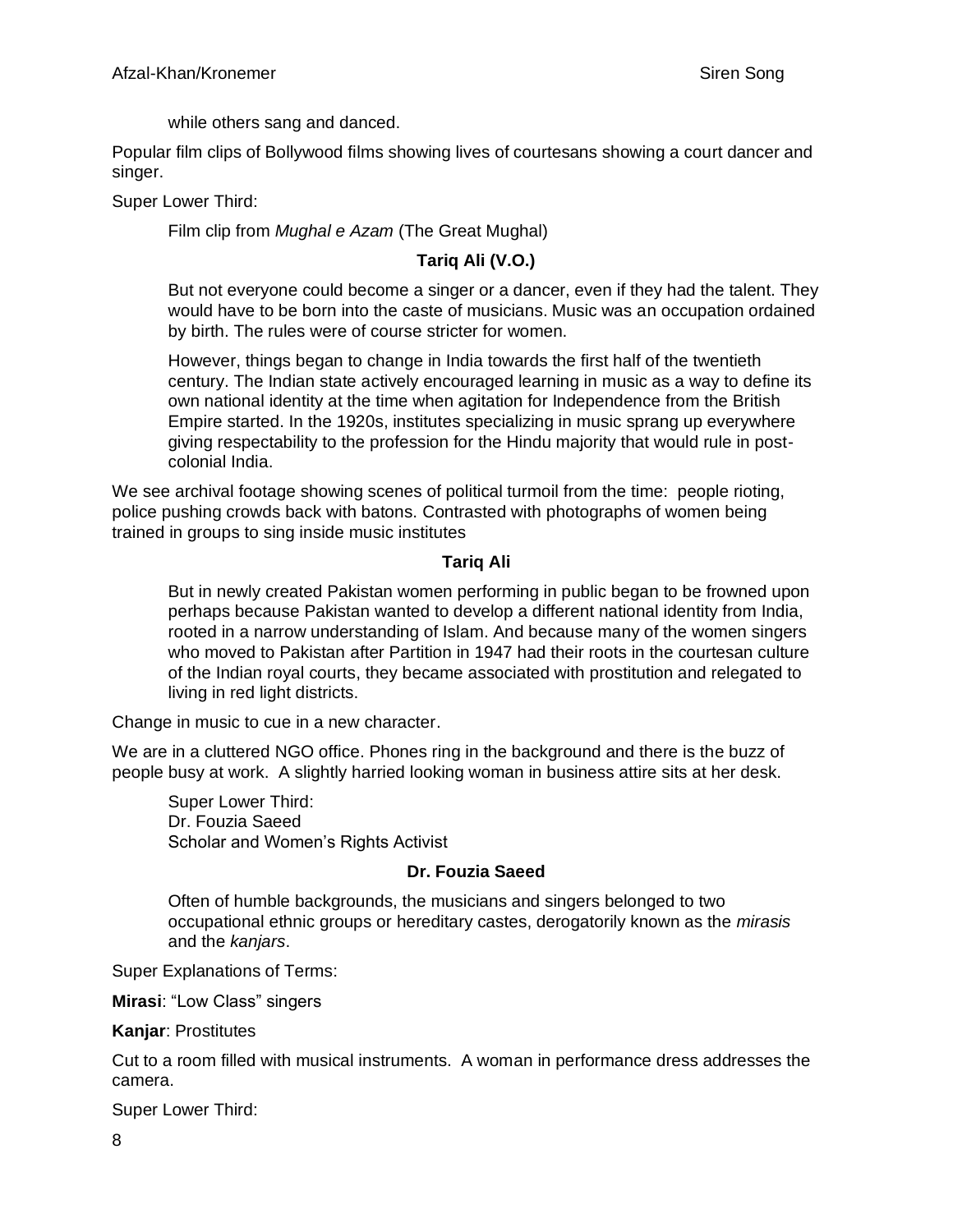Sara Zaman Amateur Classical singer Co-Founder, Department of Musicology, National College of Arts, Lahore

#### **Sara Zaman**

With time it has become almost like an abuse to be called a *mirasi*, which is usually used with another suffix, which I would not like to use but it means the dregs of society.

Back to the room with Fawzia and her mother who continue to look at the scrapbook. They smile as they reminisce.

## **Fawzia Afzal-Khan (V.O.)**

Under such pressure, it is little wonder why "respectable" middle class families such as my own, discouraged me from my desires to become a singer.

Even the professional female singers when they married, usually to one of their patrons, were compelled to give up their singing profession and hide their backgrounds.

In the scrapbook we see a picture of Fawzia at the wedding of a friend.

And my friend Sara Zaman, who has managed to pursue her singing, for a long time was stopped from singing publicly by her in-laws after her marriage.

We are back on the streets of Lahore. Fawzia address the camera while behind her a shop owner sits outside his small store listening to singing on a radio.

#### **Fawzia Afzal-Khan**

But while social and political pressures were put on women not to sing, audiences still craved their voices.

Change in Music to Cue new character and new moment in film

We are outside a beautiful red-brick building in Lahore. People go in and out.

Super name of building:

The Faiz Museum

Fawzia enters it. Cut to inside. Fawzia and Salima Hashmi walk through the museum.

#### **Fawzia Afzal-Khan (V.O.)**

I caught up with Salima Hashmi, daughter of Faiz. She's a leading visual artist of Pakistan as well as a women's rights activist, and knew some of our great singers personally.

#### **Fawzia Afzal-Khan**

What is the importance of music in Pakistan?

Super Lower Third:

Salima Hashmi Visual Artist, Daughter of Poet Faiz, Women's Rights Activist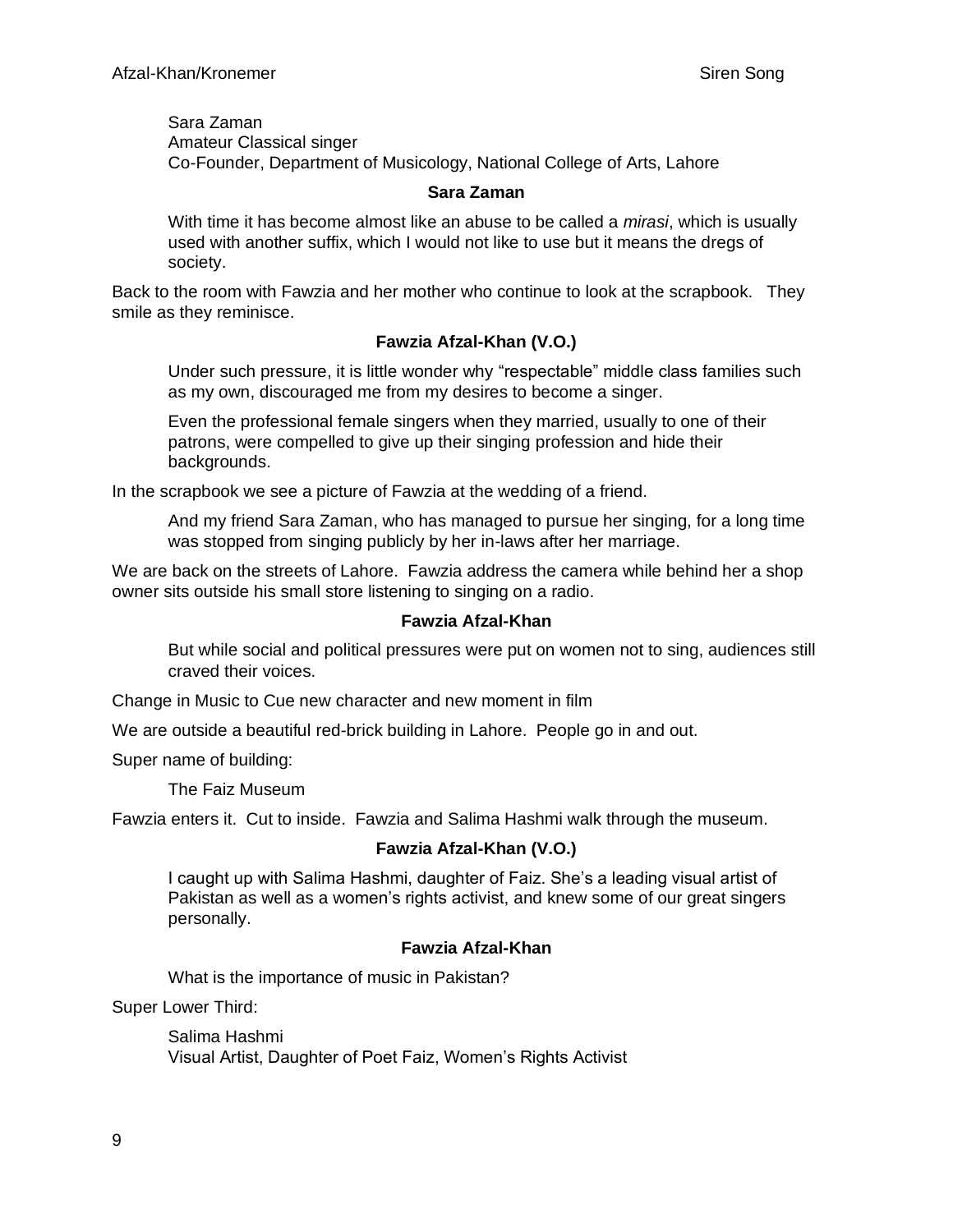## **Salima Hashmi**

There is a lot of importance placed on music but there is a conflict between its importance at a state level and in people's lives. Unfortunately, the State has always pushed an anti-Music stance.

## **Fawzia Afzal-Khan**

And how do women fit in it?

## **Salima Hasmi**

It's through women that music has been carried forward. I know that's not the popular understanding but many of the greatest performers that I've seen in my lifetime have been women.<sup>7</sup>

Archival footage of Classical Raga Singer **Roshan Ara Begum** , "Queen of Music" Performing at the Open Air Theatre in Lawrence Gardens, Lahore, 1958.

## **Salima Hasmi (V.O.)**

One of my fondest memories is sitting in front of Roshan Ara Begum and its almost daybreak and she's singing *Raga Bhairvi* and suddenly the rain drops fall in the open air theater and the crowds are not the elite of Lahore. . . . they are the people who've come from the inner city and they've come to listen to this queen of singers . . .

Fade in photographs of Iqbal Bano and Noor Jahan.

## **Salima Hashmi**

I've also seen the great *ghazal* singers like Iqbal Bano and then of course the woman who personified the diva…Noor Jahan, and I've always felt that they held people in a much more firmer manner than the men ever could because… there's something they tapped into which was to do with their gender.

We see archival footage of people ecstatic at their singing.

## **Salima Hashmi**

I don't know whether it's something I can explain quite clearly but if you've been in that audience and you've looked around, you know that they have embodied people's dreams and also their aspirations in a way perhaps the male singer while being wonderful and excellent could never do it in exactly the same way. It's something to do with the emotion I think. $8<sup>8</sup>$ 

Change in music to cue in new singer, and new moment in film

## **Fawzia Afzal-Khan**

And few could carry more emotion than Malika Pukhraj. Wow, could she take people's breaths away.

<sup>7</sup> See Long Sample Reel **Segment 1:** <https://drive.google.com/open?id=0B2VUx50RrMsZTE5LMG13V0paZXM>

<sup>8</sup> See Sample: [https://vimeo.com/176243026/f0d21e2cc5](https://vimeo.com/176243026/f0d21e2cc5?utm_source=email&utm_medium=vimeo-cliptranscode-201504&utm_campaign=29220)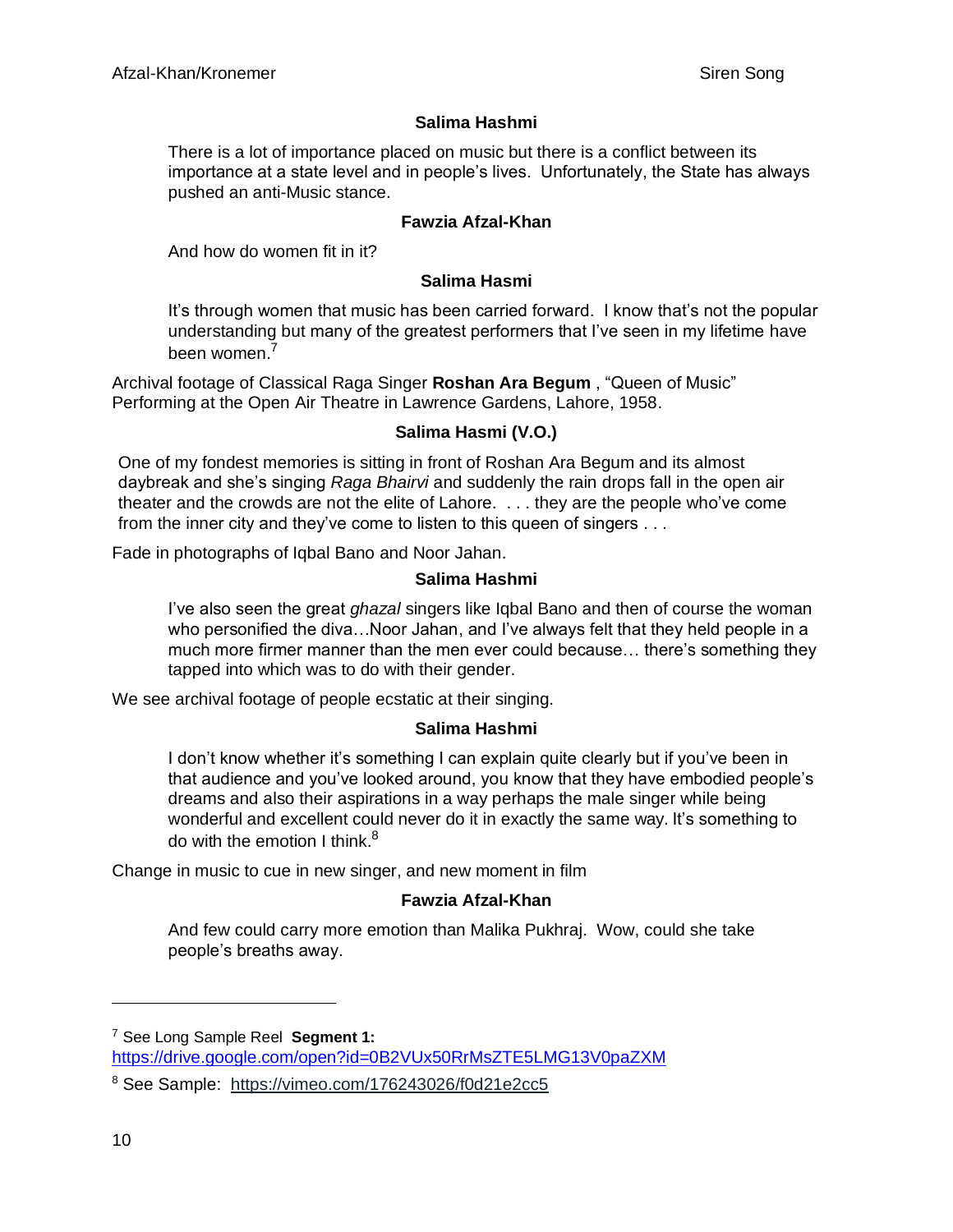Malika Pukhraj singing on PTV (Pakistan Television circa 1950):

Super Translation of Song:

"My killer, my lover, stay with me…"*<sup>9</sup>*

Same song keeps playing softly in background as Manuel speaks.

Fade to faculty office at City University, NYC. Poster of Malika Pukhraj hangs on the wall behind a middle aged man.

Super Lower Third:

Peter Manuel *Ghazal* Scholar, Professor of Ethnomusicology, John Jay College

#### **Peter Manuel**

Malika Pukhraj's contributions to the music of India and Pakistan are manifold and varied. . . . she even composed some of the music herself. She sang songs, based on a popular form of Urdu and Persian lyrical poetry called "*ghazal"*, that often had the double entendre: on the surface about love and romance, but deep down about social iniustice.

Black and white and cheap color picture collage of Malika Pukhraj singing at various stages of her career, from the 1930s-1980s

She was also unique in singing free verse. And like another popular singer of that time, Noor Jahan, she too was enamored of the revolutionary Urdu language poet Faiz's verse; his message of justice was deeply appealing.

We are in the family home of Malika Pukhraj in Lahore. A woman addresses the camera.

Super Lower Third:

Tahira Syed, 1958– *Ghazal* Singer Daughter of Malika Pukhraj

On a nearby table are photographs of Malika Pukhraj as court singer at the royal court of the last Maharaja of Kashmir, Hari Singh, from the 1930s.

## **Tahira Syed**

My mother was employed at the court of Kashmir-- prior to Partition, in the 1930s and early 40s. She was given a huge salary for those times and she got employment at the age of 9.

She was summoned to the court when the Maharaja heard there was a young prodigy who had been trained in Delhi. He was so impressed by her singing chops that he asked her to come and perform in his court so she was on duty every day since the tender age of 9, and soon became his favorite singer.

Malika Pukhraj singing

<sup>9</sup> See Long Sample Reel **Segment 2**: <https://drive.google.com/open?id=0B2VUx50RrMsZTE5LMG13V0paZXM>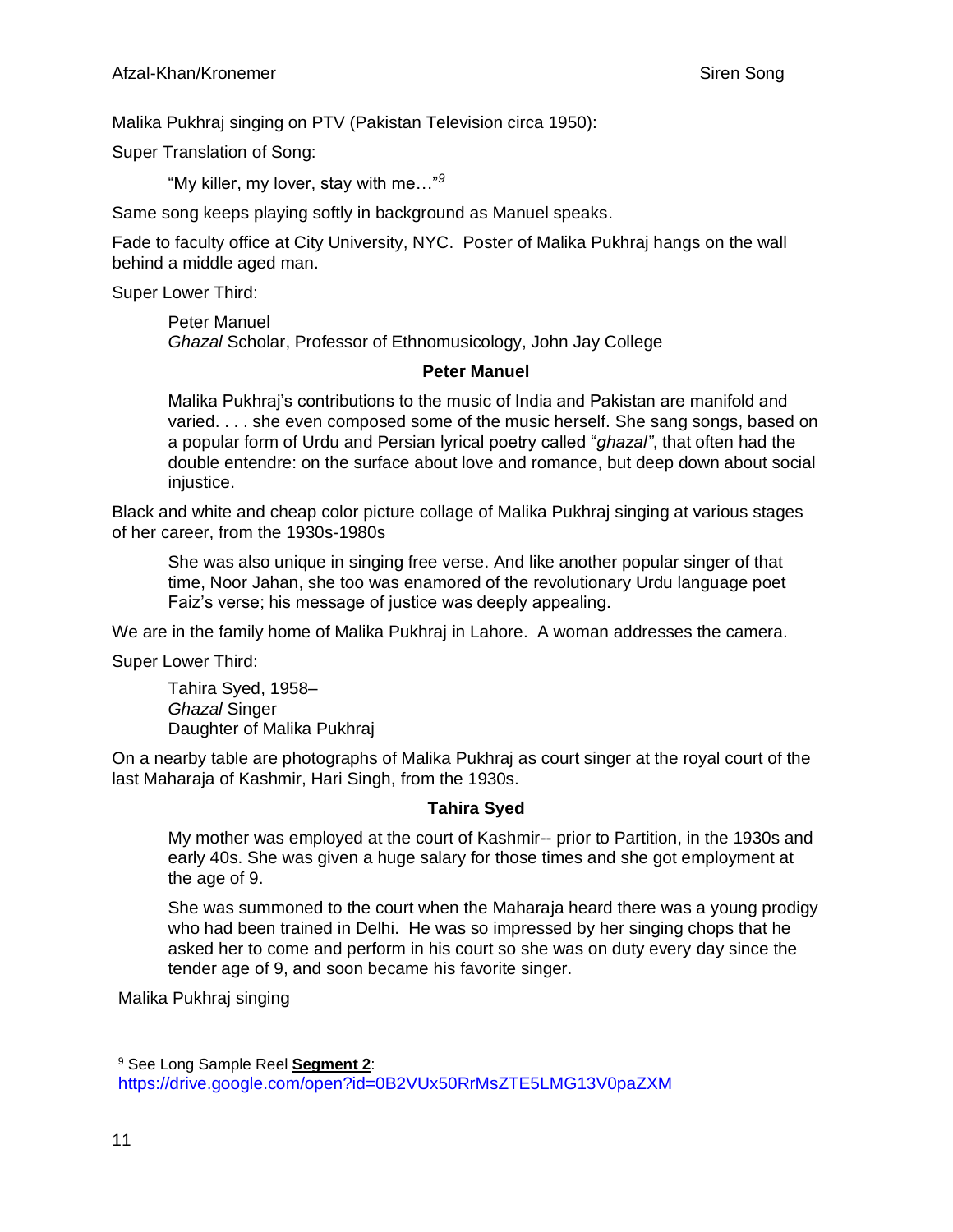## *Abhi to mein jawanhoon* on Pakistan Television circa 1966

Super Subtitle:

"I am Young, I am Still Young"

# **Fawzia Afzal-Khan (V.O)**

Malika Pukhraj represents the bridge from the courtly past of the subcontinent to the modern age, in which, despite her humble beginnings, she became a media figure.

## **Tahira Syed**

Mummy would tell me all these stories about how the Maharaja, on the day of the Spring Festival, *Basant*, would bestow beautiful yellow dresses made of tissue spun with gold thread upon her, as well as gifts of diamond bracelets and fancy watches especially when he returned after state visits abroad.

Graphic illustrations of young girls dressed in traditional outfits of varying hues of yellow, wearing flowers and jewelry in their hair, rooftops of palatial homes with boys and men flying colorful kites.

Malika Pukhraj's singing mixed with ambient sounds of the Maharaja speaking to his subjects from Kashmiri archives

## **Tahira Syed**

Sadly, mummy realized that the violence and hatred that was spreading on the eve of Partition, was also beginning to poison the Maharaja; so she decided to leave for Lahore in the newly created Pakistan with her family. Once here, she continued her career as a singer, but life was never as grand again as it had been back in Kashmir.

Malika Pukhraj singing her signature song, *"I Am Young, I am Still Young,"* in defiant style, taunting orthodox religious clergy.

Super English Translation:

"O Sheikh! Have you heard of beauty and youth being separate from the pleasures of free loving?"

# **Tahira Syed**

When I read mummy's memoir, I realized how the young woman who became Malika Pukhraj-Malika—which means Empress—and Pukhraj—which is a precious stone—where society loved her music, yet saw female singers as disreputable, now began entertaining many different suitors and would-be lovers at her family home in Lahore. She did so in such a way as to suit her own interests best: she got them to bring her expensive gifts, toyed with their emotions, discarded them when she tired of them—but I know she was looking for the right man to marry. Marriage, after all, is what confers the ultimate status of "respectability" to a woman, especially in Pakistan, and especially to a "woman associated with singing."

So when mummy, now a member of the respectable elite thanks to her marriage, decided after she'd raised four sons and two daughters that I should embark on a singing career, practically my whole family got up in arms!

A 19 year-old Tahira Syed singing on Pakistan Television, 1975.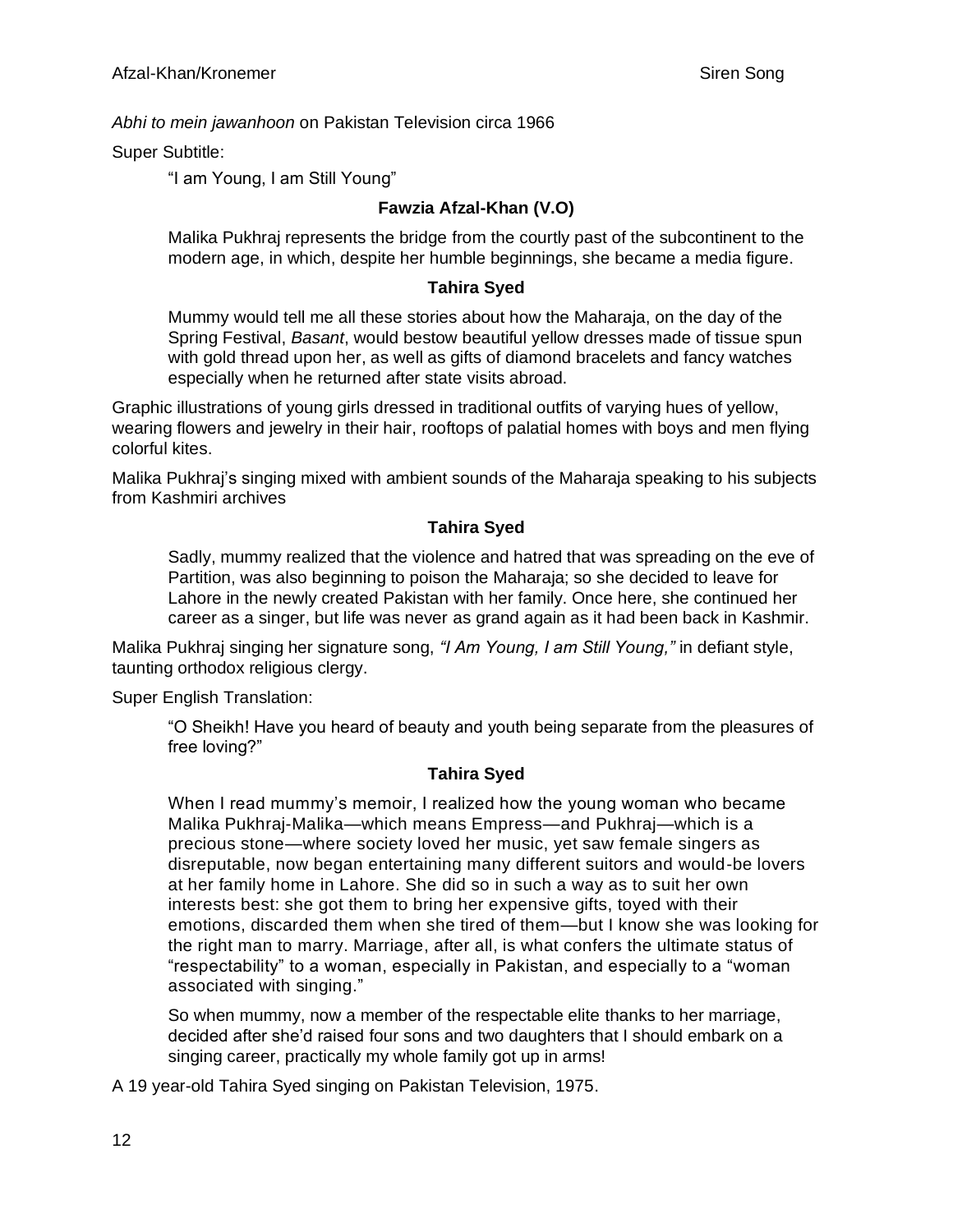Photographs of Malika Pukhraj with her daughter Tahira.

## **Tahira Syed**

I have four brothers and three of them were very, very annoyed and very offended that their sister would be on television. Even in the 1970s, music or singing was associated with a particular kind of woman, so it was very difficult for mother, I mean I was not even interested in singing, it was just my mother insisting on it; and all guns were directed at her for making me come into his field. It was very difficult at that time to come across as a decent woman or a decent girl also singing, also on TV performing.

And my mother had a very tough time trying to get around that. The family never really reconciled to it so it was just her way of you know, surreptitiously getting it done. The program would come on TV and they would all scream and shout all over again. But she was adamant and she just stuck to achieving her ambition for me. She passed away in 2004, but her spirit still guides me….

Tahira Syed singing a duet with her mother Malika Pukhraj.

Super English Translation:

"The spring is here again…"

Clips of Tahira Singing; Photographs of Tahira Syed with her mother.

# **Tahira Syed (V.O.)**

I never went anywhere alone. She accompanied me to every recording, every shoot, everything. And her, of course, insistence was, that I was not to do anything, which could be construed as being immoral because that would reflect on music. Despite her bold choices earlier in life, she was very conventional with me!

B&W footage of a very young and beautiful Tahira Syed, dressed in a long frock, performing an up-tempo song, "*This World Full of Joyous Love…"<sup>10</sup>*

Fade to **Sara Raza**, contemporary Sufi singer, holding on to her mother, as both sit in the gardens of an old monument in Lahore, May 2012.

## **Fawzia Afzal-Khan**

It was often the mothers who were the allies of their daughters, in going against the family tradition like Sara Raza's mother, or, at times, like the mothers of Tahira Syed and Suraiyya Multanikar, enforcing their own tradition of being singing women, seeking a career in professional singing for their daughters despite opposition from the men in their families; none of these women came from the elite or even middle classes….perhaps that is why they were bolder?

**Sara Raza** Her mother sits next to her, arms entwined, listening to her daughter sing with a

<sup>10</sup> See Long Sample Reel **Segment 2:** <https://drive.google.com/open?id=0B2VUx50RrMsZTE5LMG13V0paZXM>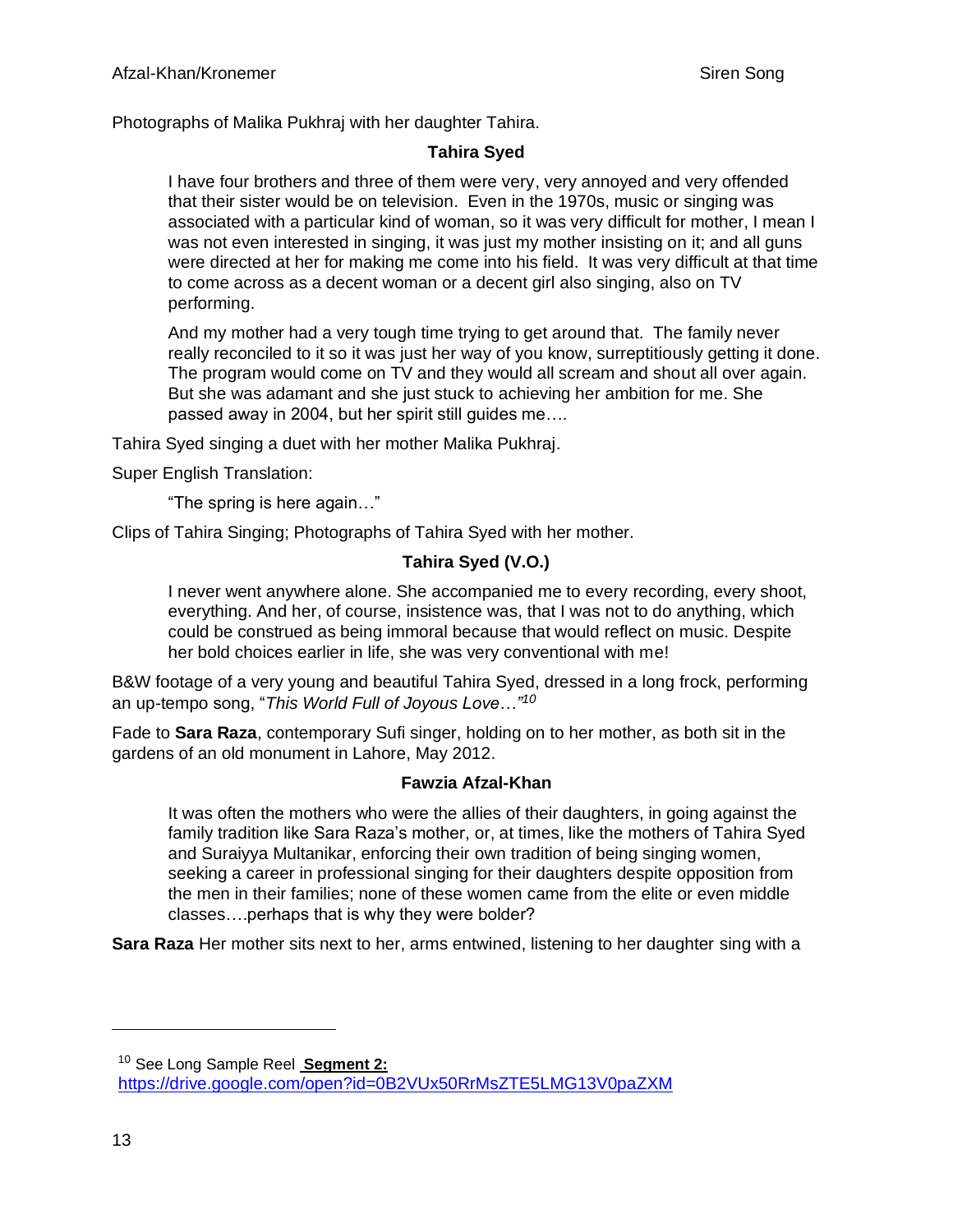smile on her face.<sup>11</sup>

Super English translation:

". . .O my Sufi saint, please help me cross the river…"

## **Tariq Ali**

Sufi songs are poetry of the great mystic saints of the Indo-Pakistani region, who always criticized religious dogma be it that of Hinduism or Islam. They made fun of the clerics or mullahs, and corrupt state officials, and preached love born of syncreticism. THIS is the Islam of this region known as the Indian subcontinent.

Sara Raza with her mother.

## **Sara Raza's Mother**

Once someone said: 'Look the showgirls have come!' We were so embarrassed. Even our family disapproved. They would ask me 'where all do you take your daughter?' But I myself enjoyed music.

#### **Sara Raza**

We are basically satisfied that music is a sacred thing—as sacred as the poetry of the great Sufi mystics.<sup>12</sup>

## **Fawzia Afzal-Khan**

Many female singers of Pakistan have sung the poetry of the Sufi mystics of this region. I myself am descended, on my father's side, from the great  $19<sup>th</sup>$  C. Sufi mystic Khwaja Ghulam Farid of Multan; I too love to sing sufi poetry, which is spiritual, not dogmatic at all.

Change in Music to indicate appearance of new singer:

#### **Suraiyya Multanikar**

I am a *Kafi* singer, this is the tradition of my native Multan, where we have been blessed with the poetry of venerated Sufi saints …yet, my brothers were against my singing in the beginning, even though we come from a family of musicians, and this is devotional music….

We see Suraiyya Multanikar on PTV (Pakistan Television: circa 1976)/ Talking OC singing a famous Sufi poem in the Punjabi language by Khwaja Ghulam Farid,  $19<sup>th</sup>$  C Sufi poet/saint of the city of Multan, in Punjab province, now in Pakistan.

Lower Third translates in English:

"How shall I describe the state your love has elevated me to…"

## **Suraiyya Multanikar**

I was 11 years of age, and playing in the yard of the house. It was summertime. The

<sup>12</sup> See Long Sample Reel **Segment 2:**

<https://drive.google.com/open?id=0B2VUx50RrMsZTE5LMG13V0paZXM>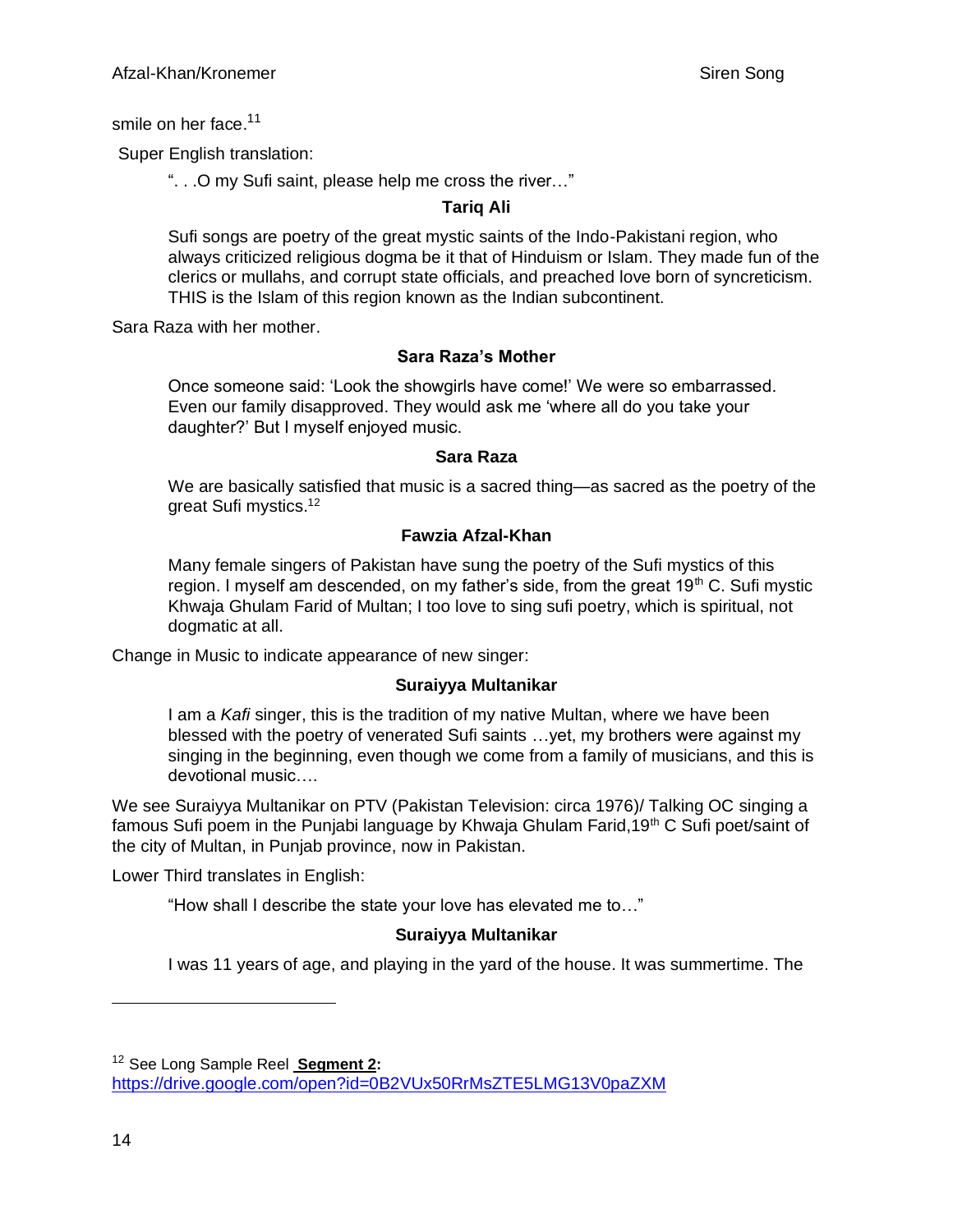adults were sleeping off the afternoon heat. The *Ustads,* our music teachers, were highly respected then. One of them told my brothers: "A singer is immortal. We want to teach this child how to sing." My eldest brother said which child? Pretending I didn't exist! The teacher said, "the saint has said it is your sister, she is blessed." My brother said "No,that time has passed" But the *ustad* said "I will sit in the alley and teach her!" Our house didn't have a harmonium or a *tabla*. My brother said "we have nothing." Elders were really respected then, not anymore…So the *ustad* said I will teach her outside your house and get my own *tablas* that will beat out a sacred rhythm, and my own harmonium to help her learn the scales, etc. So that's how my singing routine started! And my mother gave her blessing….

Change in music to indicate new singer. **Aliya Rasheed**, another young contemporary singer, who is blind, singing *Dhrupad*—an Indian classical form of music.<sup>13</sup>

Camera pans the interior of her house, indicating her family's very modest class background. Tea and a plate of biscuits are seen on a dining table lined with plastic, next to the two simple chairs on which Aliya and her mother are seated.

## **Fawzia Afzal-Khan**

*Dhrupad* is an ancient classical form of singing that was associated with the Hindu temples, so no one in Pakistan really sings it as it is seen to be a Hindu religious genre of music, even though to was popularized in the 15<sup>th</sup> and 16<sup>th</sup> centuries by Muslim court musicians. It's wonderful that Raza Kazim encouraged this young girl of limited means to go to India to learn it and keep the tradition alive in Pakistan**.**

## **Aliya Rasheed**

It was the year 2000. Raza *sahib* told me that I should go to India to learn this music. I said really? Wow! I spoke with my mother, I was so excited, but she said let me first talk to your father. He was working in the Middle East then as a laborer and said that how can she go so far? Obviously parents will think like that about how I will manage so far away, especially since I can't see, and then they worry what will people say, etc. So then my mother told my father that, "Don't worry, Aliya's got a one year visa and it's no big deal. She will learn and come back. She's going with a group."

# **Aliya Rasheed's Mother**

So the year passed and he was in Dubai, and he called and asked if Aliya had returned. I told him that they've given her a visa for another year. He said, "how come they gave it. What happened to the people who went with her?" I said they've also got another year extension. Two years passed and he returned to Pakistan and asked again when Aliya was returning. At that point, I told him the truth. I said she had a 4 year visa and since you were not letting her go, I lied to you.

Now he is happy when he sees and hears her. I go with her often whenever she performs, even when I'm unwell. Now my husband says I was brave to do what I did!

Aliya Rasheed performing a *Dhrupad* composition, strumming the string base instrument,

<sup>13</sup> See Long Sample Reel **Segment 2:**

<https://drive.google.com/open?id=0B2VUx50RrMsZTE5LMG13V0paZXM>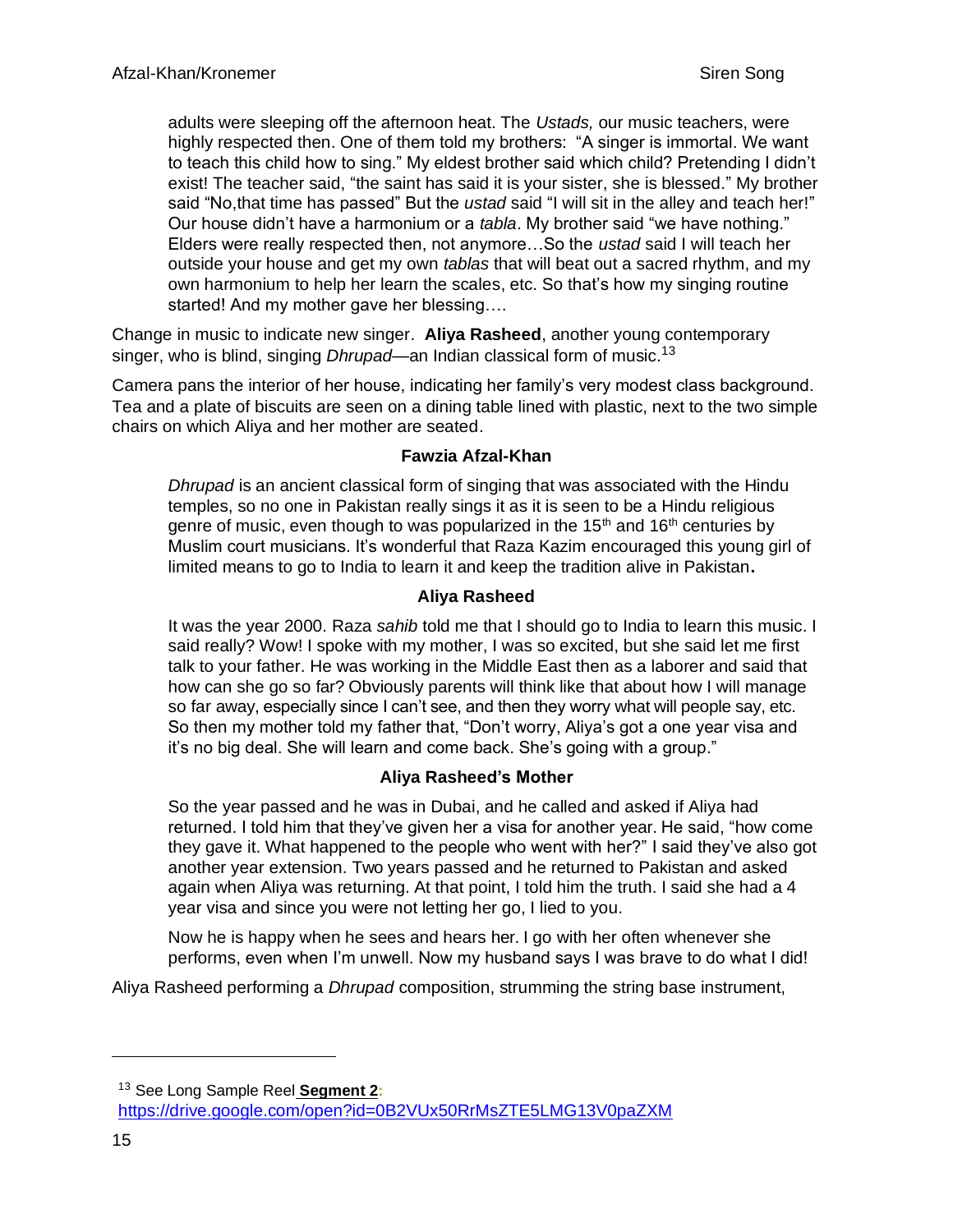*Tanpura*, for accompaniment. 14

Cut to Fawzia inside a small music hall.

## **Fawzia Afzal-Khan**

So you see how it was often mothers of the lower socio-economic strata, who helped their daughters succeed as singers in such a patriarchal society. But in more elite circles, mothers have not typically encouraged their daughters to sing, and have participated in the culture of looking down on women who perform in public—like my own mother! Progressive male music aficionados like Raza Kazim as well as poets like Faiz Ahmed Faiz, who belonged to an earlier generation, were really the true supporters of our women singers, keeping their hopes and dreams alive by encouraging and respecting and recording them.

No wonder singers like Noor Jahan repaid the respect and friendship they received from justice-loving figures like Faiz by singing his verses even while he was in jail! This was a gesture of solidarity on the part of these women singers, in defiance of state authorities, and also a way of thumbing their noses at "genteel" society which tried to treat them as inferior just because of their profession.

Music cues change of scene.

Photographs of Faiz Ahmed Faiz with his generation of female singers, labeled with their names.

Photos/illustrations of Faiz with his lawyer and friend, Raza Kazim, both men smiling next to women singers they've recorded and supported.

We see photos of some of the women singers we've met so far. We see photos of women singers at Faiz's funeral, November  $20<sup>th</sup>$ , 1982, labelled as such, crying, looking distraught.

## **Fawzia Afzal-Khan**

At times women singers in Pakistan have resisted the state, singing out against oppression and injustice using the poetry of revolutionary poets like Faiz. At other times they've flirted with, and cajoled state authorities. And there is another paradox: Like music itself, these women singers including Madame Noor Jahan, and Malika Pukhraj and others, have been both reviled and adored by the public! "Madame" in fact, lived in a way that is unacceptable according to the social mores—taking lovers openly even while she was married—yet, people loved her; in the end, they forgave her everything. What's this paradox about?

## **Salima Hashmi**

I think there's a very deep rooted hypocrisy which is about women who perform and it's not special to our culture or to our society. I think in our context, because women who performed went outside the domestic domain and therefore could not be controlled, including sexually--the issue becomes that of fear of women who cannot be controlled.

Music cues change of scene.

<sup>14</sup> See Long Sample Reel **Segment 2**: <https://drive.google.com/open?id=0B2VUx50RrMsZTE5LMG13V0paZXM>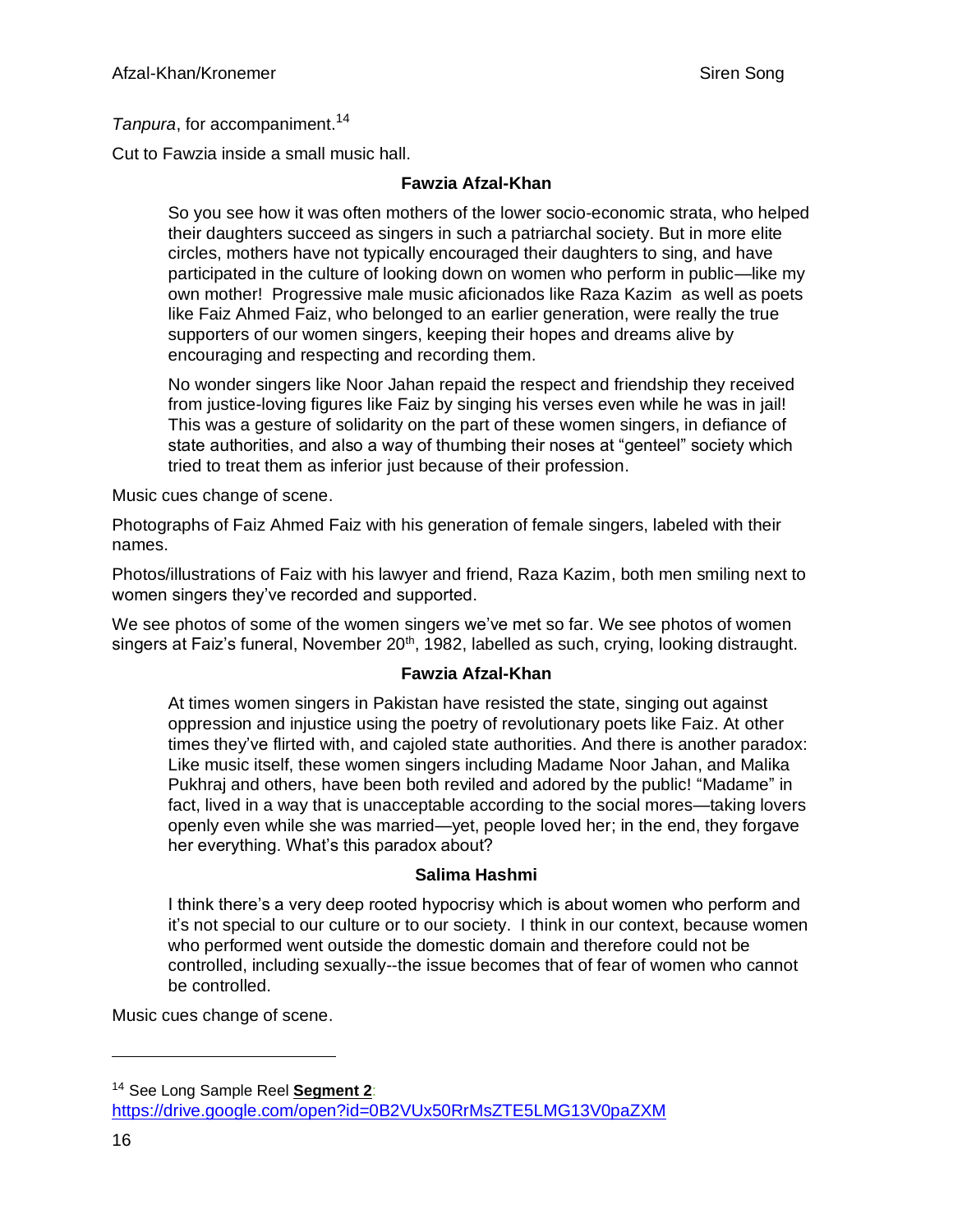Fawzia walks through *Hira Mandi* (Red Light area of Lahore). Voices of singing girls heard practicing the scales; occasional sounds of ankle bells.

#### **Fawzia Afzal-Khan**

Areas like Hira Mandi once boasted of many famous singers and dancers. But they slowly lost their glitter once the old singers associated with the courtesan era passed away. While Noor Jahan and others had left the area quite early on, once they achieved fame and wealth, it remained up until the late 1980s, the place from which female musical talent emerged.

Super Lower Third:

Raza Kazim, Music Supporter, lawyer and friend of Faiz

Old photographs of *Hira Mandi.* Graphic illustrations of singers, Graphic illustrations of dancers

## **Raza Kazim**

That tradition has been replaced by the cell phone…you can call "singing girls" up to come perform at your own home… rather than have an address to go to and with its own environment. No, I think *Hira Mandi* is an abandoned place now. I've visited *Hira Mandi* in its better days with some friends including Faiz *Saab*...those were the good old days. Pakistan of the 50s was a hypocritical society but at least it had some pleasures!

Sadly now that era is gone. The institution of *Hira Mandi*—the so-called Diamond Market—that you imagine, no longer exists, because everything has been "purified," purified in a negative sense.

Photograph (circa 1970), of Tamancha Jaan, Singer.

Once I recorded Tamacha Jaan…the name was rather forbidding. The name means pistol!

She was named Tamancha Jaan because one of her lovers had shot another lover with a pistol. Because it was due to her that the shooting started, she was named Tamacha Jaan! When I met her in 1970, I was amazed to find one of the most civilized, one of the intelligent and most musically well trained singers…I have her recordings: that was a treat for me. Then there was her daughter who was born in 1947; not a patch on her mom – it spoke volumes about the different cultures in which both mother and daughter had been born and raised.

Raza Kazim plays a song by Tamancha Jaan.

Super Lower Third:

Tariq Ali Historian, Playwright, Novelist

## **Tariq Ali**

It is absolutely true that the state of Pakistan did not support musicians. Some popular forms like *ghazal* singing survived, but Hindustani classical music died a slow death; it was regarded with suspicion as a leftover of Indian—i.e., "Hindu" tradition—quite wrongly, of course.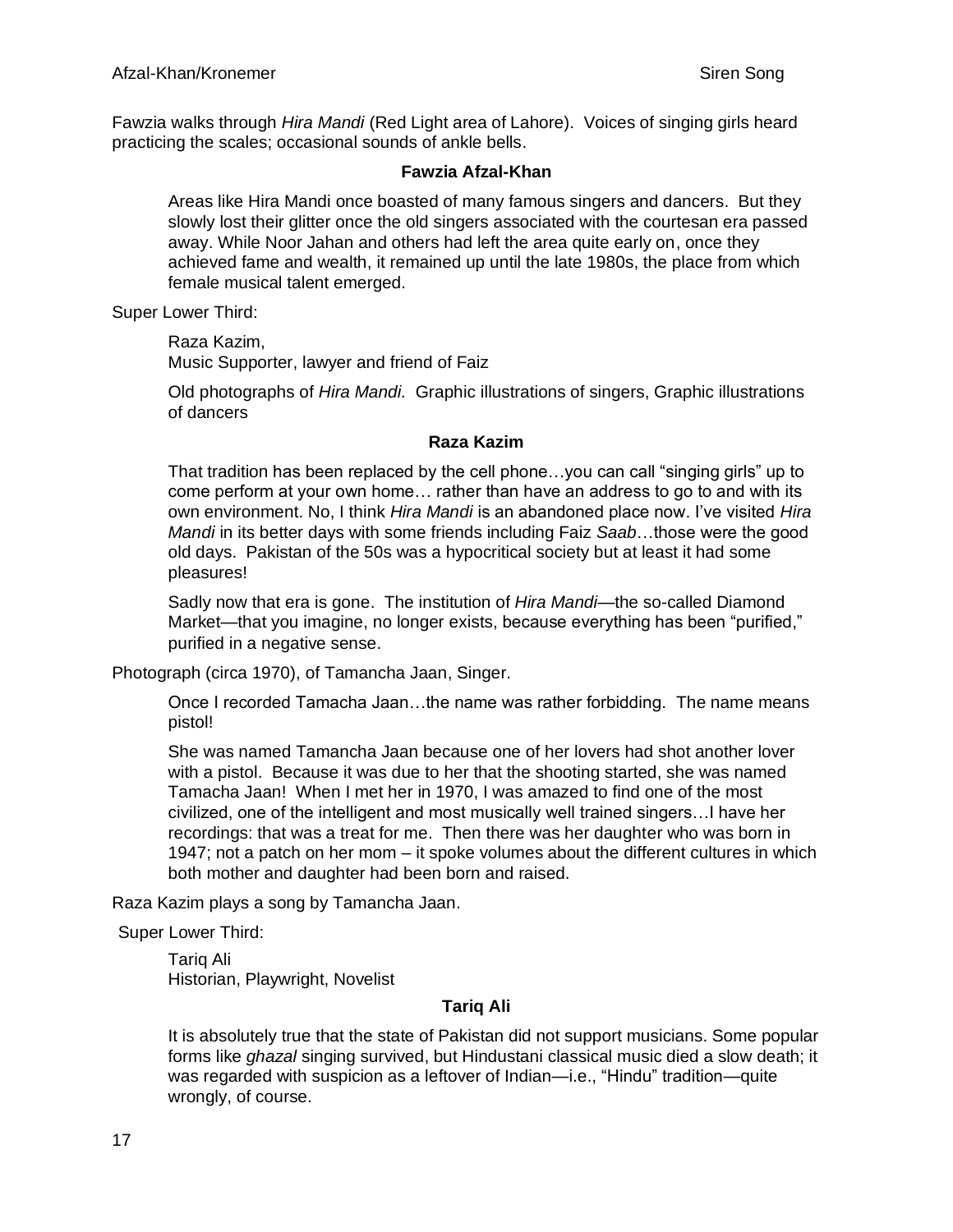Archival footage of Z.A. Bhutto being sworn in as Prime Minister, 1973

Super Lower Third:

Prime Minister Zulfiqar Ali Bhutto, Leader of The Peoples' Party of Pakistan (PPP)

## **Tariq Ali**

Politically and culturally, things became worse with the two wars between India and Pakistan in 1965 and in 1971 respectively. The 1971 war led to the traumatic breakup of Pakistan, which led to the formation of Bangladesh.

Zulfiqar Ali Bhutto became the President of a truncated Pakistan in 1971, and later after establishing parliamentary democracy, he became the Prime Minister.

Tahira Syed singing on PTV (Pakistan Television), 1971.

Super English translation:

"We can achieve anything…"

Super Lower Third:

Tahira Syed, *Ghazal* Singer, daughter of Malika Pukhraj

#### **Tahira Syed**

In the 70's just after the 1971 war and the debacle in Bangladesh, the mood was very, very low. People were depressed. They wanted nothing to do with sadness or sorrow plus we had the POWs so the mood of the country was so somber and so depressed that PTV was trying to have all these patriotic songs on TV which would uplift the people, uplift the masses so I remember I recorded this song which played like a million times called *Agar hai Jazba e Tameer*… 15

We see footage of Tahira singing the song.

Super translation in English:

If the Nation-Building Spirit is Alive We Can Achieve Anything

Archival footage of Prime Minister Zulfiqar Ali Bhutto, wearing a Mao cap at public rallies of his Peoples Party, seen wearing ordinary clothes and waving to the masses

Super Text:

Zulfiqar Ali Bhutto was Prime Minister of Pakistan from 1971-77.

He billed himself as an Islamic Socialist and the Slogan for his Peoples Party was *"Bread, Clothing, Shelter!"*

# **Tahira Syed**

And the sad state of Pakistan Television and Radio I would say, started at that time

<sup>15</sup> See Long Sample Reel **Segment 2:**

<https://drive.google.com/open?id=0B2VUx50RrMsZTE5LMG13V0paZXM>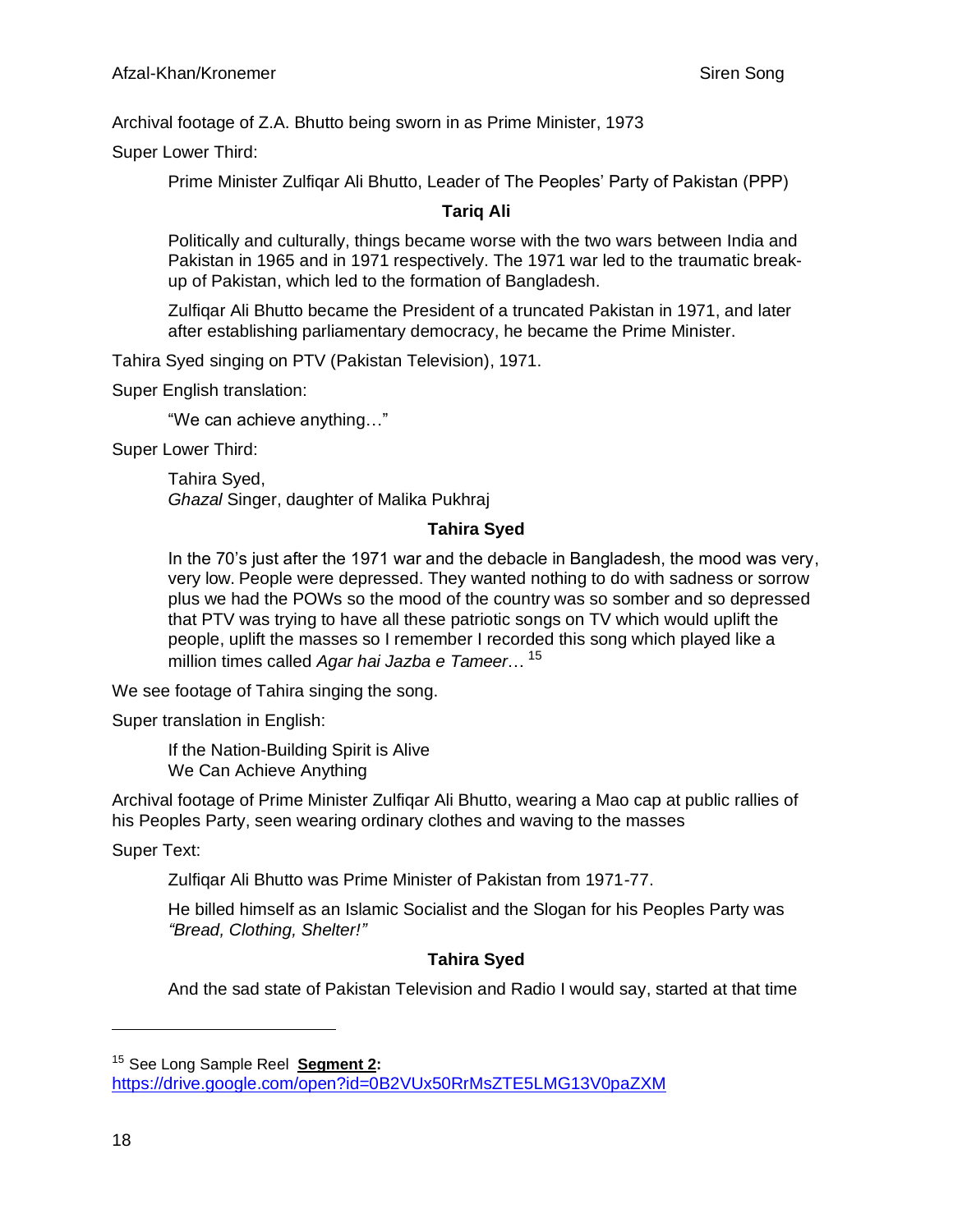because all the officials in TV, Radio, etc., during Z.A. Bhutto's "democratic" and supposedly socialist government, were political appointees. PTV which had been the mother lode for all talent, for all music, drama, everything suddenly was reduced to being a mouthpiece for the government at Bhutto's time and all that was done or said on TV had to be focused on PPP (Pakistan's People's Party) and our great leader. I would say something like the Chinese revolution took place, and all the programs had to be edited or contrived to reflect on how great things had become since the new regime. That is what I remember. And everything was topsy-turvy…there were toadies and cronies of PPP everywhere. So that was not a good time.

We see famous women singers of the 1970s OC, labelled as such:

**Reshma**—Gypsy Singer

**Nayyara Noor**—New generation singer of Faiz' poems

**Madame Noor Jahan** -- Still the Reigning Melody Queen, recording popular melodies in Urdu and Punjabi for "Lollywood"—Pakistan's answer to the Bollywood Film Industry

#### **Tahira Syed**

I would say the decline of PTV and all state owned media was going down at that time because these were not professionals running our media outlets, these were people who had no clue on what was needed. They just wanted to politicize TV and Radio and that is exactly what happened.

So you see, even our democratically elected leaders let us down! But female singers continued performing their music…and it must be said that due to liberal attitudes promoted by Bhutto, our shrine culture with its unorthodox Sufi music really flourished, as did a lot of film music. This was the heyday of our film industry.

We see images from the film industry of the time, focusing on musicals. Then there is an abrupt shift in music and we cut to newsreel images of Pakistan in turmoil again.

## **Tariq Ali**

Bhutto's secular regime ended with his assassination in 1977. Whatever you may have thought of him, he was not a religious ideologue. On 5th July 1977, chief of army staff General Zia-ul-Haq deposed Bhutto in a bloodless coup. He ruled as an Islamist zealot for the next 11 years. This was the third military dictatorship in less than four decades of Pakistan's creation.

Change in Music to Indicate new moment in Film.

Footage of General Zia-ul-Haq's address to the nation. Soldiers marching in Parade.

## **General Zia-ul-Haq**

This nation was created to fulfil Allah's commandments.<sup>16</sup>

Footage of empty Streets. Closed shops. Army soldiers outside the President House in Islamabad.

<sup>16</sup> See Long Sample Reel **Segment 4:**

<https://drive.google.com/open?id=0B2VUx50RrMsZTE5LMG13V0paZXM>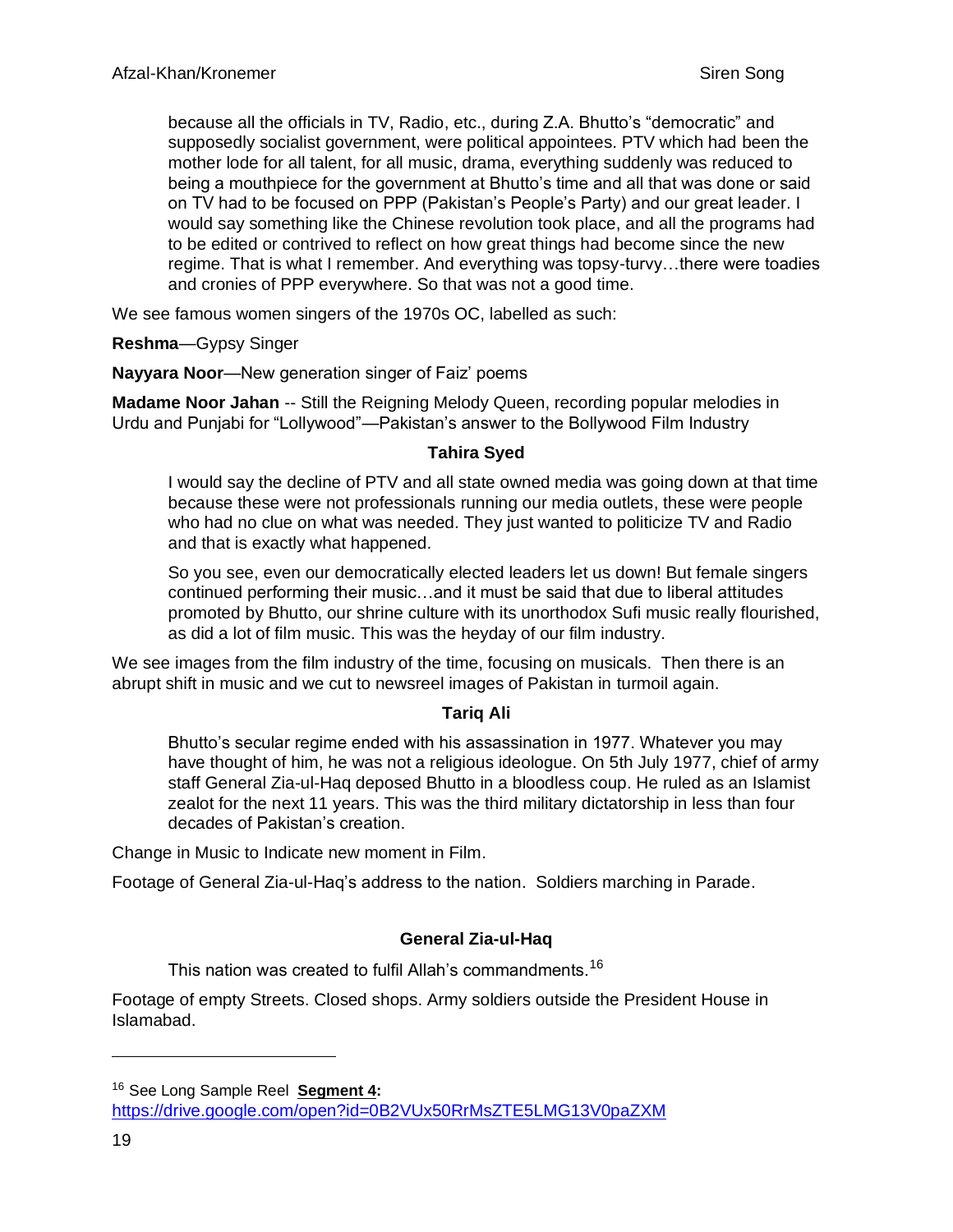Silence.

# **Fawzia Afzal-Khan (V.O.)**

The atmosphere changed almost overnight. Suddenly, music and drama programs at colleges and universities were canceled, we could no longer go about in jeans and tshirts.

Archival Footage of women news anchors on TV with their heads covered. Images of "morality" police conducting street floggings during Zia-ul-Haq's presidency.

Cut to Salima Hashmi.

Super Lower Third:

Salima Hashmi Daughter of Faiz

## **Salima Hashmi**

Well as we know those who sell religion would be much happier if we were unhappy, so consequently you know music is anathema to them, because you can't be morose with music around! So therefore, of course, there is this huge contradiction between this one version of religion and what we know to be religion, which is a great patron of the arts. But the Pakistani state, unfortunately took the stance that music is bad, that it needs to be discouraged, and certainly classical music, the singing of our melodic *ragas* and of *dhrupad*, was actively discouraged during Zia's time as it was seen to be "Hindu" music.

Shots of Pakistani landscape, both rural and urban.

Women doing various household chores, and farming, and singing at weddings in villages and towns, shrines dotted all over Pakistan….also mosques, women covered in burqas, shots of city streets with hardly any women to be seen…..rickshaws, trucks, gaudily decorated with pietistic sayings from the Quran…..shots of Army officers marching.

We see family photos of Fawzia from this time.

# **Fawzia Afzal-Khan (V.O.)**

I remember the sermons of the preachers during the 1980s when I would visit my parents on holidays from the States, blaring from loudspeakers during prayer times, exhorting people to turn away from music, which they described as un-Islamic; women were urged to cover themselves to stay away from sin.

## **Salima Hashmi**

There are written orders that you are not to invite so and so that you're not to propagate music...and at first they reduced it to one hour a day on TV that you could have classical music, and pretty soon they squeezed that out also. I mean they would have done away with all music but you know there is, let's face it, the president's house liked a good *thumka* as much as anybody else. This is the lewd form of music, accompanied by vulgar dance moves. So it was private, performed behind closed doors for the officer class, and it was there, and consequently it survived.

But it survived in unfortunately this very debased manner, and therefore those long 11 dark years of Zia's "Islamic" rule, smothered so much art, because people took to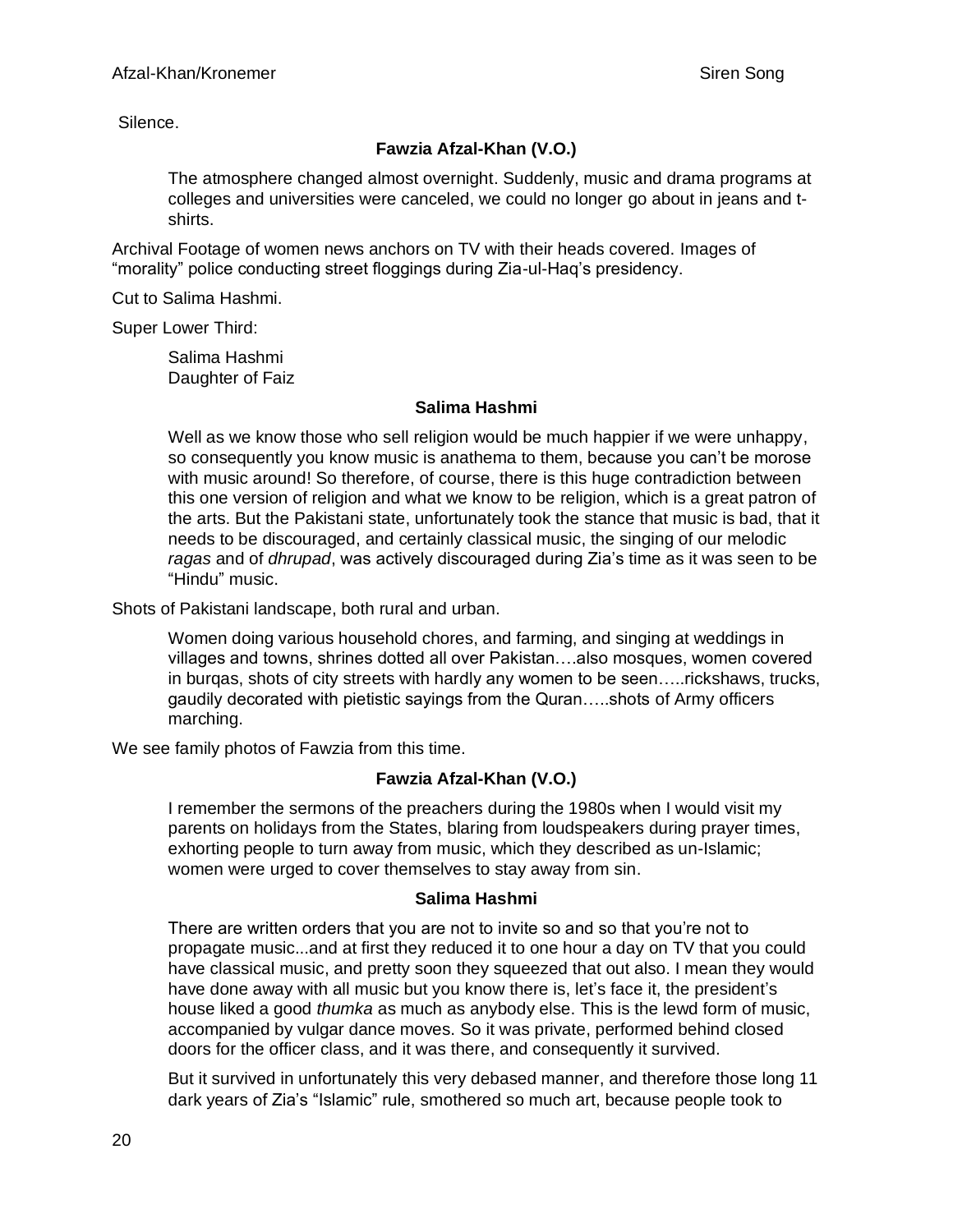other things. <sup>17</sup>

Super Lower Third:

Tahira Syed *Ghazal* (lyric poetry) Singer

## **Tahira Syed**

But strangely enough a lot of new musicians came up during Zia's time, which was probably the most repressive time. I would say it was a subversive activity on the part of those singers because they were all these young boys who would form groups and record these songs which were critical of the times and critical of the government and very soon they were banned. And there were quite a few female singers too, now emerging from even the "respectable" middle classes! And older, established singers like our great *ghazal* singer, Iqbal Bano, became bolder and started singing politically revolutionary songs by Faiz…quite a paradoxical scene—and dare I say—rather exciting!

Iqbal Bano sings a famous revolutionary poem written by Faiz Ahmed Faiz.

Iqbal Bano singing, "Hum Dekhain Gey"

English Subtitle:

"We will see… We will See the crowns Of the Tyrants trampled By the People…"

Photographs of people--largely women--protesting in the streets against the Law of Evidence which reduced women's testimony to half that of men; and against the Zina Ordinance which placed the burden of proof for rape on women.<sup>18</sup>

## **Salima Hashmi**

Iqbal Bano sang *Hum Dekhain Gey* during Zia's time…that evening in 1985 when we invited her to sing at Alhamra hall, was so galvanizing and inspirational! She did this whole concert and of course she ended it with *Hum Dekhain Gey* and for the first time it was such a big audience at AlHamra auditorium, and people just would not let her stop and she had to sing it over and over again and it was a magical moment. She was expressing in song, through my father's poetry, what a lot of us in the country were feeling!

The next morning, 6 o'clock the phone rings and it's Bano. She says, "are you awake," I said yes. I didn't say you woke me up! And she said I've never received such acclaim and felt so happy ever in my life.

Change in Music to indicate new singer. Nazia Hassan singing *Disco Diwane* with her brother Zoheb Hasan.

<sup>17</sup> See Long Sample Reel **Segment 4:**

<https://drive.google.com/open?id=0B2VUx50RrMsZTE5LMG13V0paZXM>

<sup>18</sup> See Long Sample Reel **segment 4**: <https://drive.google.com/open?id=0B2VUx50RrMsZTE5LMG13V0paZXM>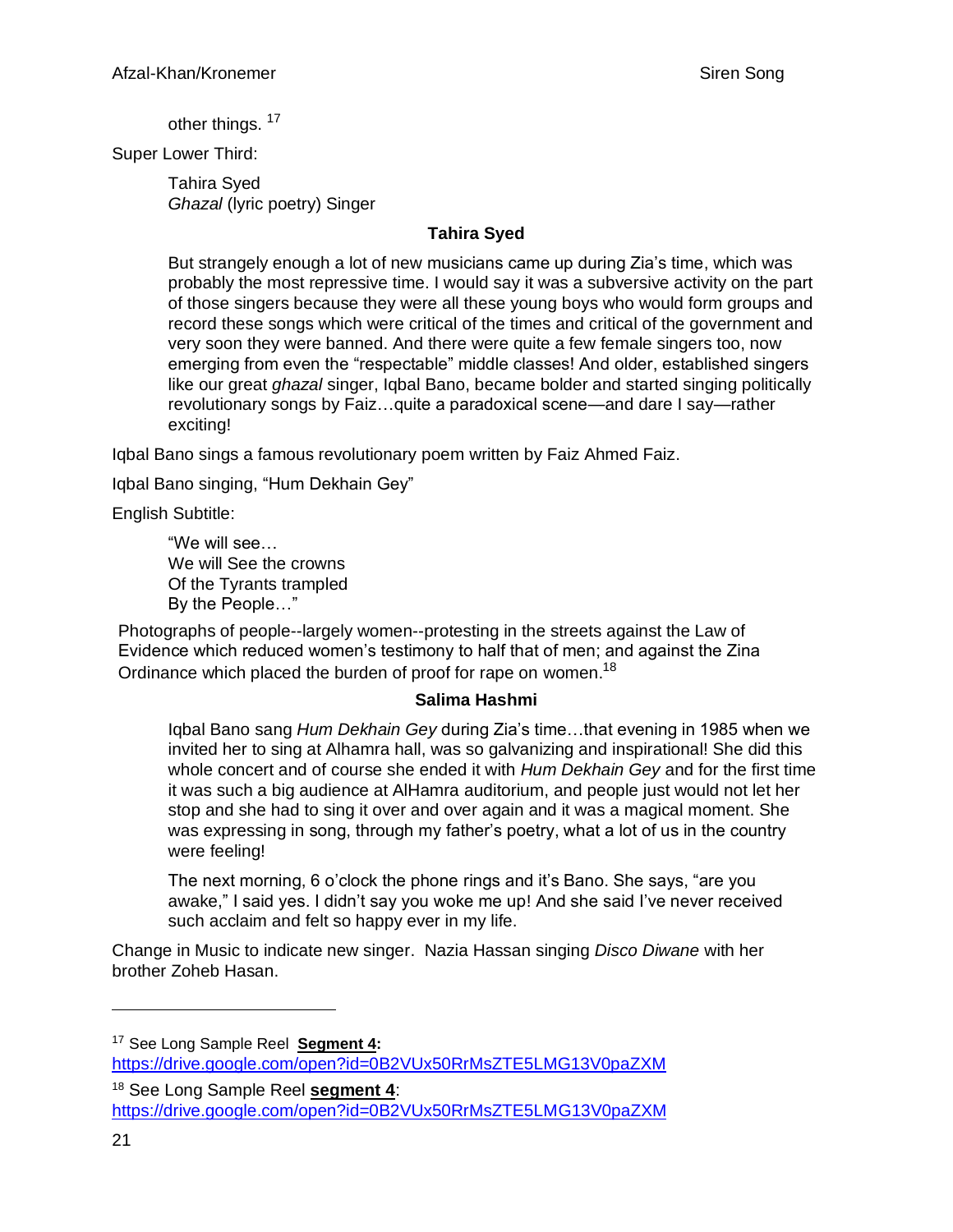Super Lower Third:

Pop song: Disco Diwane (Crazy for Disco)

## **Fawzia Afzal-Khan (V.O.)**

It was such a paradoxical decade, the 1980s. Something else besides overt protest music rocked the music world of Pakistan and created waves across the border in India. It was a song by Nazia Hassan '*Disco Diwane'* released in 1980. The song was a revival for music in Pakistan. It was a mega hit. But soon it was banned because it was considered too westernized and bringing in all the degeneracy of Disco music to our culture.

## **Tahira Syed**

I mean, music videos were banned from TV at that time and like our very famous Nazia Hasan and Zoheb Hasan, they were banned from TV because they were promoting vulgarity according to the censor at that time.

Change in music cues us to change in moment in film

Cut to Images from Sehwan Sufi shrine. This is the shrine of famous  $13<sup>th</sup>$  C mystic poet and saint Lal Shahbaz Qalandar, in the interior of Sindh province.

## **Salima Hashmi**

At the height of Zia-ul-Haq's anti-culture, anti-music, anti-women, anti-everything rule, when all music and dance was forbidden, I went to Sehwan one night in the winter and when the drums started, everyone danced...the men danced, the women danced…and there I was dancing…it was raining and I was dancing in the rain…

Cut to Archival footage of Abida Parveen singing verses of 17<sup>th</sup> C mystical poet of Punjab province, Bulleh Shah, at his shrine in Kasur, Punjab.

Abida Parveen sings an overtly anti-clerical Sufi song: "Parh Parh Ilam Kitabaan da…"

Super English translation of song:

"You who think Knowledge Comes only from Holy Books… Look Inside the Human Heart…"

Fade Out.

## **Salima Hashmi**

I remember when I first heard Abida Parveen. There was a concert and she was singing and she was singing verses from Bulleh Shah's iconoclastic Sufi poetry, and as we know that it is so anti-clerical and I could see on the road, the buses had stopped...people had climbed onto the roofs of the buses and they were listening to this magnificent young woman singing her heart out and I turned to the commissioner who was sitting next to me and I said did the government pay for this concert so he gave a little giggle and he said yes. So you know there were people who helped music survive. 19

<sup>19</sup> **Segment 4:** <https://drive.google.com/open?id=0B2VUx50RrMsZTE5LMG13V0paZXM>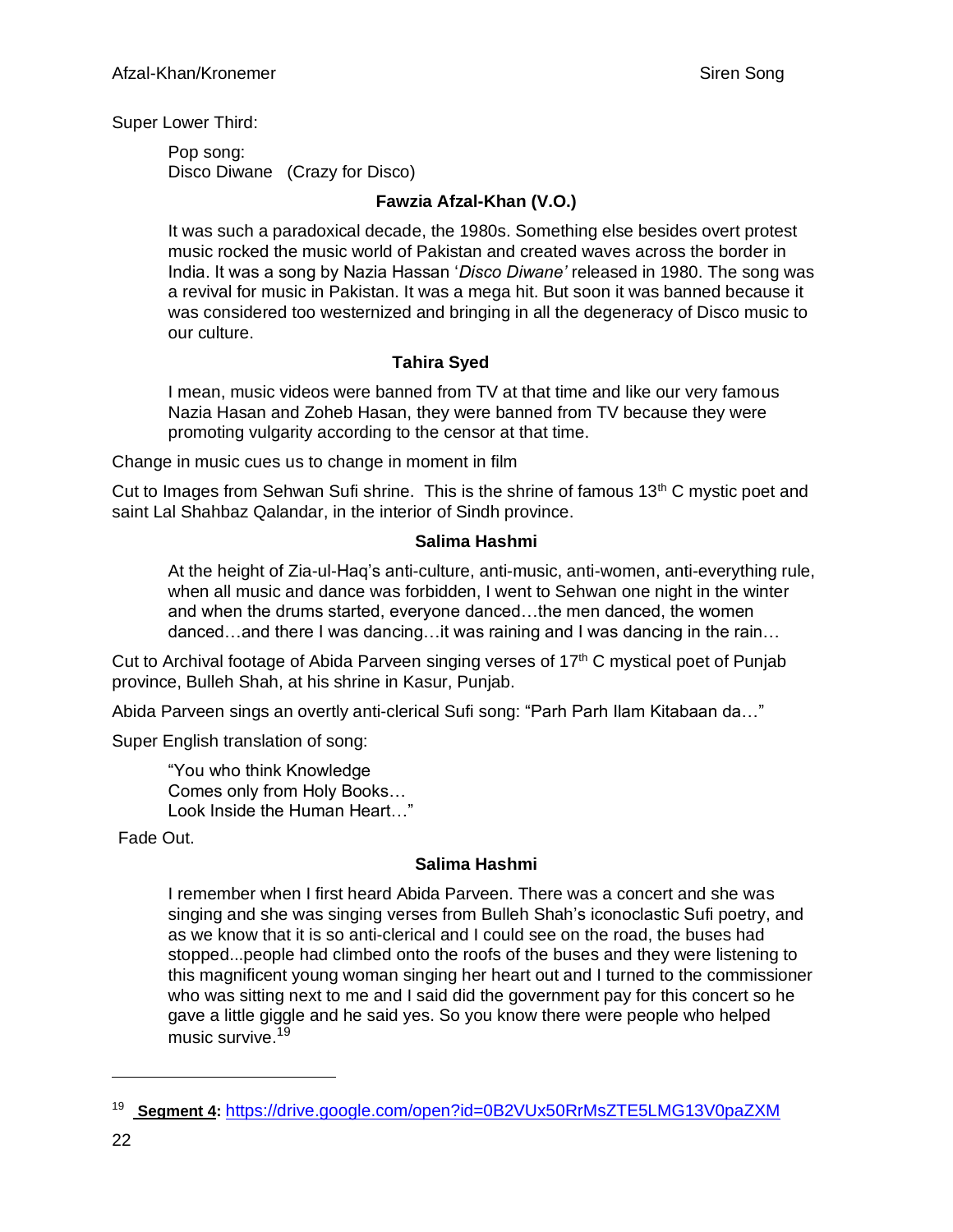Fade Up:

Abida Parveen's passionate rendering of Sindhi Sufi poet Shahbaz Qalandar's world-famous song. Audiences rapt, swaying, clapping….

Super English Translation:

"Let Us all Lose ourselves in a Trance, Singing the praises of our beloved saint, Qalandar, Sing and dance to the beating of the drums, Dham, dhama dhum…"

We are inside a Sufi shrine. A woman addresses the camera.

Super Lower Third:

Shemeem Abbas Professor and Author of Female Voices in Sufi Ritual

#### **Shemeem Abbas**

With the coming of General Zia to power, we had a very strange transition. He banned music and many female singers from performing publicly because he considered this un-Islamic, yet he encouraged and enjoyed women performing Sufi songs, which he saw as spiritual.

Archival footage of Sufi Singer Abida Parveen performing her most famous Anti-Clerical song from the poetry of Bulleh Shah:

"You who are busy fighting Satan,

have you ever fought your own ill intentions?"

A compilation of Abida Parveen's Anti-Clerical Sufi songs plays in the background.

## **Shemeem Abbas**

And so we have the rise of a female singer like Abida who was singing, you know very, very forceful Sufi poetry. But ironically, this poetry and her songs were actually attacking the collusion between the state and the clerics and pointing out the hypocrisy of men who think music and poetry should be forbidden, yet they are corrupt and sinful in their own hearts!

And I have witnessed several of her concerts at that time.

One that I remember particularly was at the Institute of Folk Heritage in Islamabad, and I mean there were so many people there that she herself could not get into the auditorium. The road was blocked to the Institute and the concert was delayed by about two hours.

Footage of Abida Parveen removing her *chador* (body veil) and placing it on the floor in front of her.

## **Shemeem Abbas**

She arrived and that auditorium was jam- packed. It was an open-air performance. She just came, she sat, she was very calm, she took off her shawl and she put it right in front of her, as a statement of opposition to the State. And she was singing these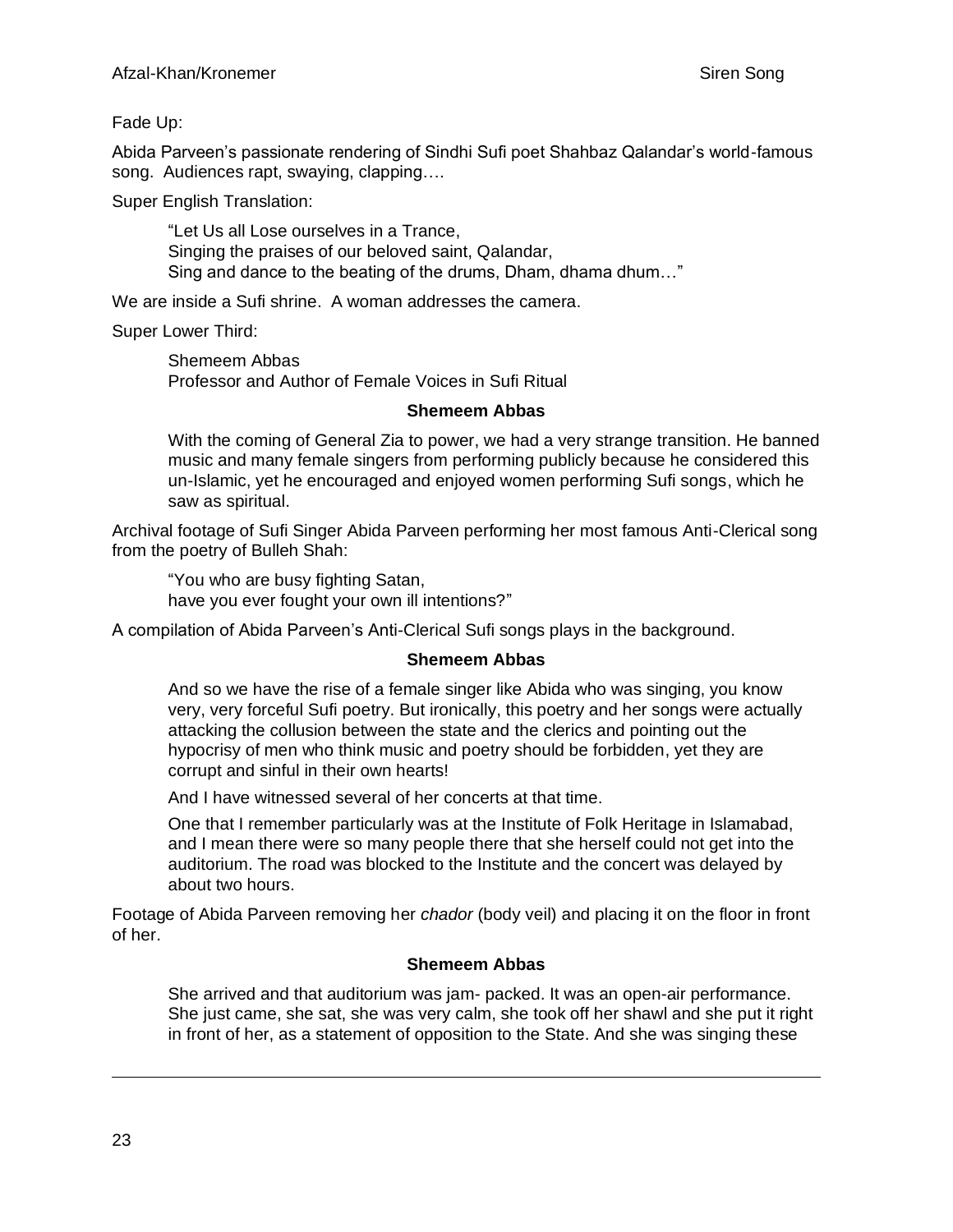politically embedded songs from Sufi poetry that all these state officials were laughing at and they were enjoying it and everything and this was at the peak of Zia ul Haq's regime in 1985!

Archival footage of a government spokesman breaking into a television program to make an announcement:

#### **Government Spokesperson**

General Zia-Ul-Haq killed in plane crash.

Fade to Black.

Motion graphic:

1988–1990; 1993–1996 ERA OF BENAZIR BHUTTO'S GOVERNMENTS

Archival footage of Benazir Bhutto at various official events, flanked by military personnel.

We hear some snippets of Benazir Bhutto's speeches addressing women of Pakistan.

#### **Tahira Syed**

I think the country heaved a sigh of relief when Zia went and Benazir, daughter of Zulfiqar Ali Bhutto, was elected. And for sure the women of the country, the women who were aware of the change and who had expectations, were now completely charged up that things were going to improve and women were going to be emancipated and so much difference was going to be made…but sadly the only difference that was made was that there were women in police stations and apart from that there was no change. As the days went on, it became more and more obvious that nothing was going to change if there was a woman at the head of affairs or a man.

Unfortunately, fundamentalist laws were here to stay. Censorship of the arts continued.

We are at a large concert. A female pop singer, Hadiqa Kiyani, electrifies the crowd. Hair falls across her face. She is sensuous. Fans go crazy, screaming, "we love you!"

Super in name:

Hadiqa Kiyani Pop Singer 1993–Present

Subtitle of Song:

"Sweetheart"

#### **Fawzia Afzal-Khan**

One of the most notorious cases that occurred during Benazir's time in office, was of contemporary pop singer Hadiqa Kiyani, who, in the heat of the moment, said 'I Love You' back to the crowd of her fans.

#### **Hadiqa Kiyani**

In my case, I was banned because I said, 'I love you all'. You know I just said that to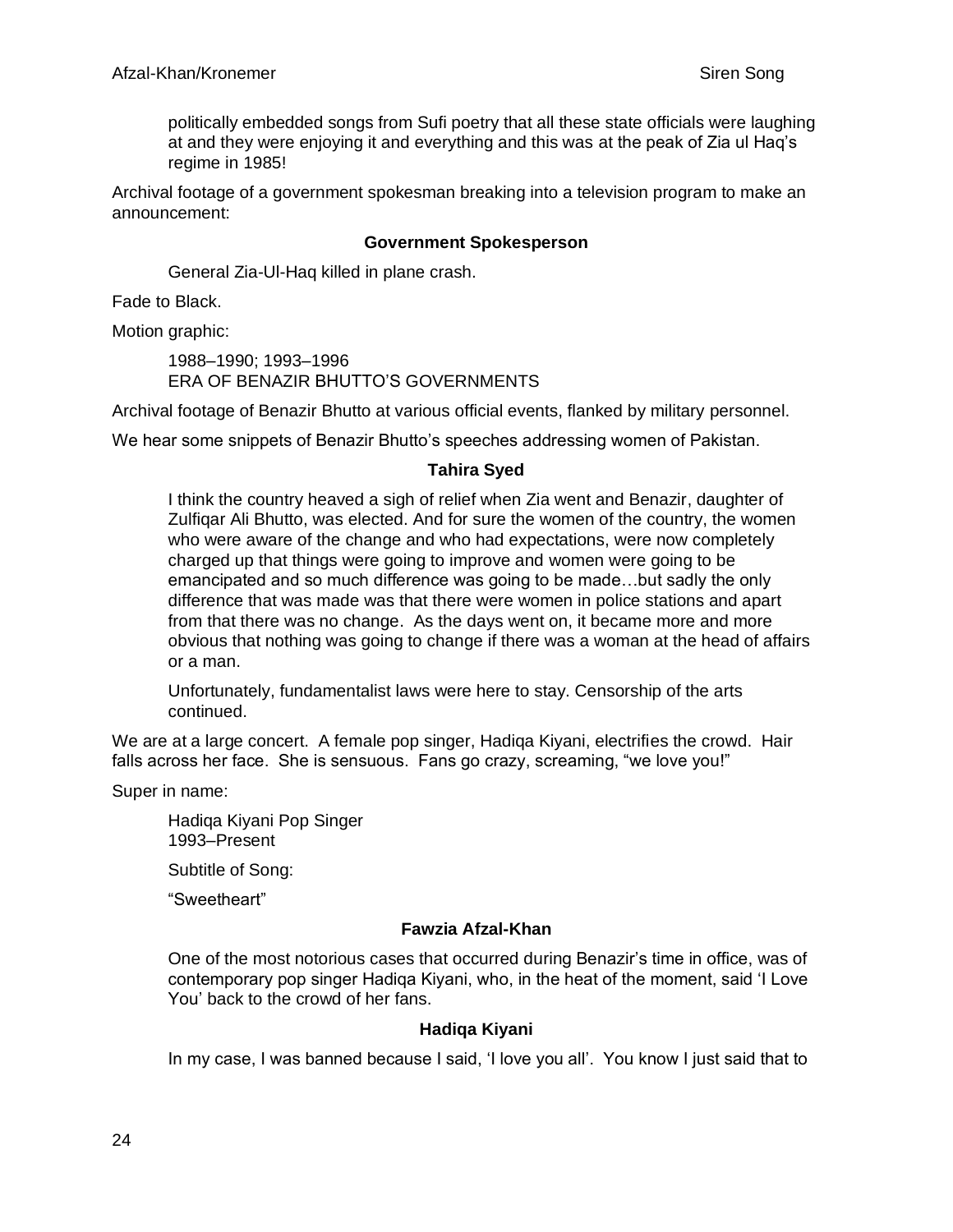all my fans. So that was a little hard time for me because I was banned for two years.<sup>20</sup>

#### Super Lower Third:

Shemeem Abbas Professor at Pace University, NY Author of The Female Voice in Sufi Ritual

#### **Shemeem Abbas**

In 1998 I was the department chair of English Language and Applied Linguistics at the Open University in Islamabad. My work on Sufism outraged the Islamic clerics at the university and they brought blasphemy charges against me. The charges were dropped eventually, but the threats continued. In 2000, I decided I had no choice but to leave the country.

Footage of mobs burning cinemas down. Rioting in concerts.

#### **Bearded man in street**

When I was young, I used to hear Lata Mangeshkar, Farida Khanum and Iqbal Bano but not now (he laughs)… Alhamdullilah (thanks be to God), I have no such desire. Islam doesn't permit singing and music. Music is the work of the devil. $21$ 

Super Lower Third:

Tariq Ali, Historian, Playwright, Novelist

## **Tariq Ali**

The blasphemy laws first installed by Zia ul Haq during the 1980s are still in place today and conviction still carries the death sentence. None of the leaders who have followed him in office have been able to get rid of these laws or lessen the fires of extremism burning in the country.

Zeb and Haniya singing popular Pashto-language song by acclaimed Female Pop and Folk Duo, Zeb and Haniya, telecast on Coke Studio in their first season in 2008, is heard: "Bibi Sanam Janam"

Montage of clips from Coke Studio—a very popular Music Show on Satellite TV to emerge in 2008, featuring various female artists.

Visuals of modern western instruments like drums and guitars, old eastern instruments like sitars and *tablas* (drums) and harmoniums (accordion-like instruments), all set up on a stage performance.

## **Tariq Ali**

Nevertheless, in 2008, Coke Studio Pakistan, a subsidiary of Coca-Cola Inc., was allowed by the government to start a music TV channel, bringing the rich musical heritage of the country, presented in a modern twist, to the public—a bold move countering the negative image of Pakistan both in the country and abroad.

<sup>20</sup> See Sample: [https://vimeo.com/176243026/f0d21e2cc5](https://vimeo.com/176243026/f0d21e2cc5?utm_source=email&utm_medium=vimeo-cliptranscode-201504&utm_campaign=29220)

<sup>21</sup> See Sample: [https://vimeo.com/176243026/f0d21e2cc5](https://vimeo.com/176243026/f0d21e2cc5?utm_source=email&utm_medium=vimeo-cliptranscode-201504&utm_campaign=29220)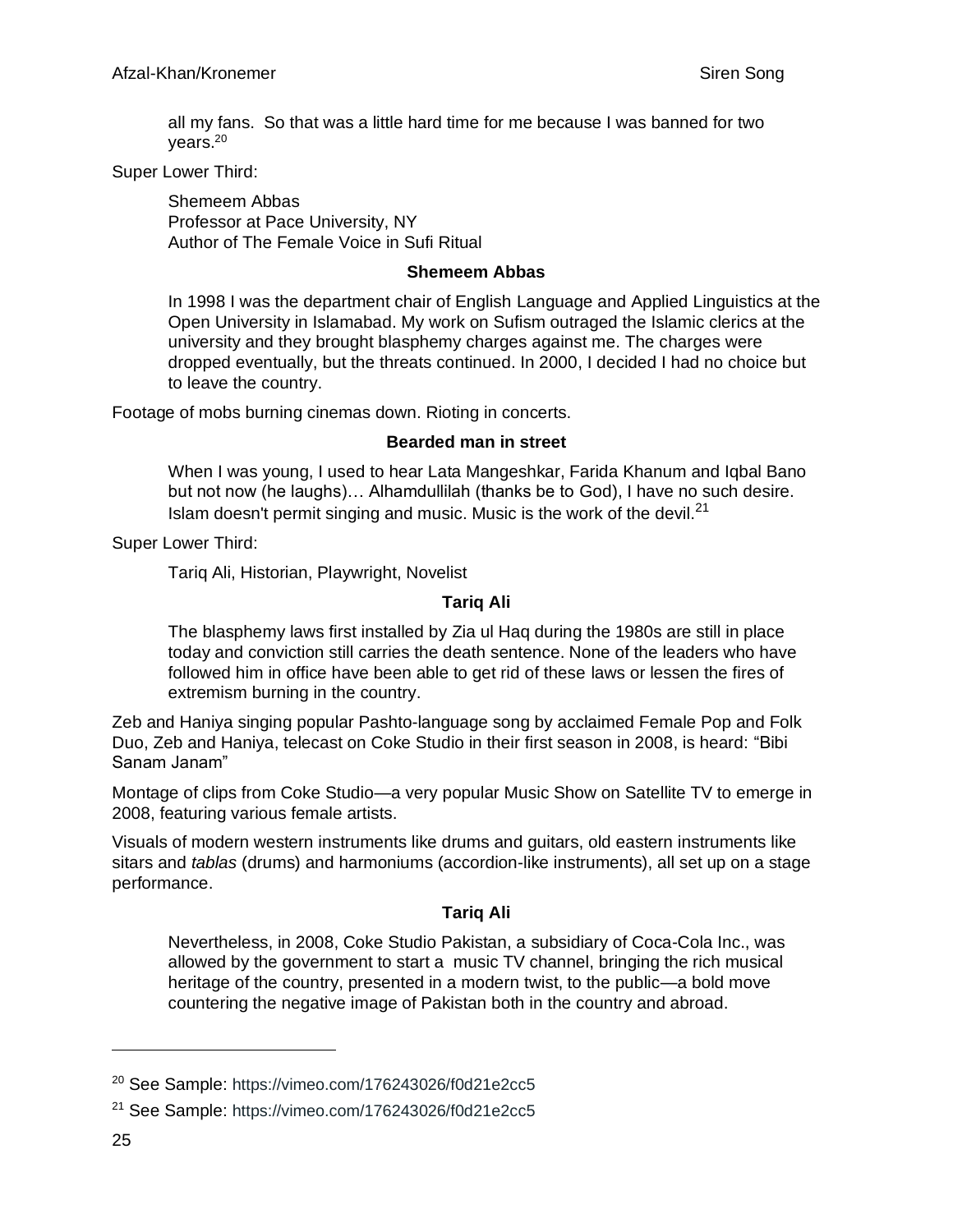Women Singers of Coke Studio Performing with western instruments like guitars, drum sets etc. They perform standing up, swaying to the beat, in western style, not seated as in the traditional style.

Other popular Coke Studio songs that fuse Pakistani traditional folk, Sufi, and classical genres with jazz and blues influences, are heard performed by various female artists, including Meesha Shafi, Zoe Viccaji, Sanam Marvi and Tina Sani.

#### **Shemeem Abbas**

And you know, we have a paradox, a real paradox now, of the corporate culture and multi-nationals, like Coke Studio, arriving on the scene and opening up a space for music to thrive in this new era of repression and extremism. Live concerts are being banned or bombed, but Coke Studio actually allows a space for singers especially to get their music out there to their fans.

Fawzia walks up the street outside Coke Studio in Karachi.

## **Fawzia Afzal-Khan (V.O.)**

Because Coke Studio is considered a "safe" and "westernized" space—young women from the so-called respectable middle classes are now pursuing their dreams to become singers. The government gets a steady revenue from these multinational companies, so the question of banning these lucrative shows watched by millions of fans doesn't arise.

Clips of young Pakistani classical and Sufi music star Sara Raza, winning top prize on Indian TV music show, Sur- Kushetra ("Where Music Wins") in 2012.

Fawzia is back on the street in Lahore where we first met her. She addresses the camera.

## **Fawzia Afzal-Khan**

We are now 69 years from Partition, and there are many positive signs that music is helping to bridge cultures, heal old wounds. One is that Indian, Bangladeshi and Pakistani musicians - for so long separated - are coming together. Sara Raza, a young Pakistani singer was one of the finalists on the Indian TV talent show *Sur-Kushetra* ("Where Music Wins")-a first since 1947. One of the judges was Runa Laila from Bangladesh—who had once been a famous singer of Pakistan to rival Noor Jahan.

Runa Laila Singing

Super text:

Bangladeshi Singer Runa Laila sings lyrics of Pakistani Sufi poet/saint Shahbaz Qalandar:

"O let us celebrate our saint Qalandar, by singing his praises in a trance, Dama Dhum…."

Sara Raza Singing.

Abida Parveen performing same song, in New York, seated in front of a huge crowd in New York City's Union Square In July, 2013.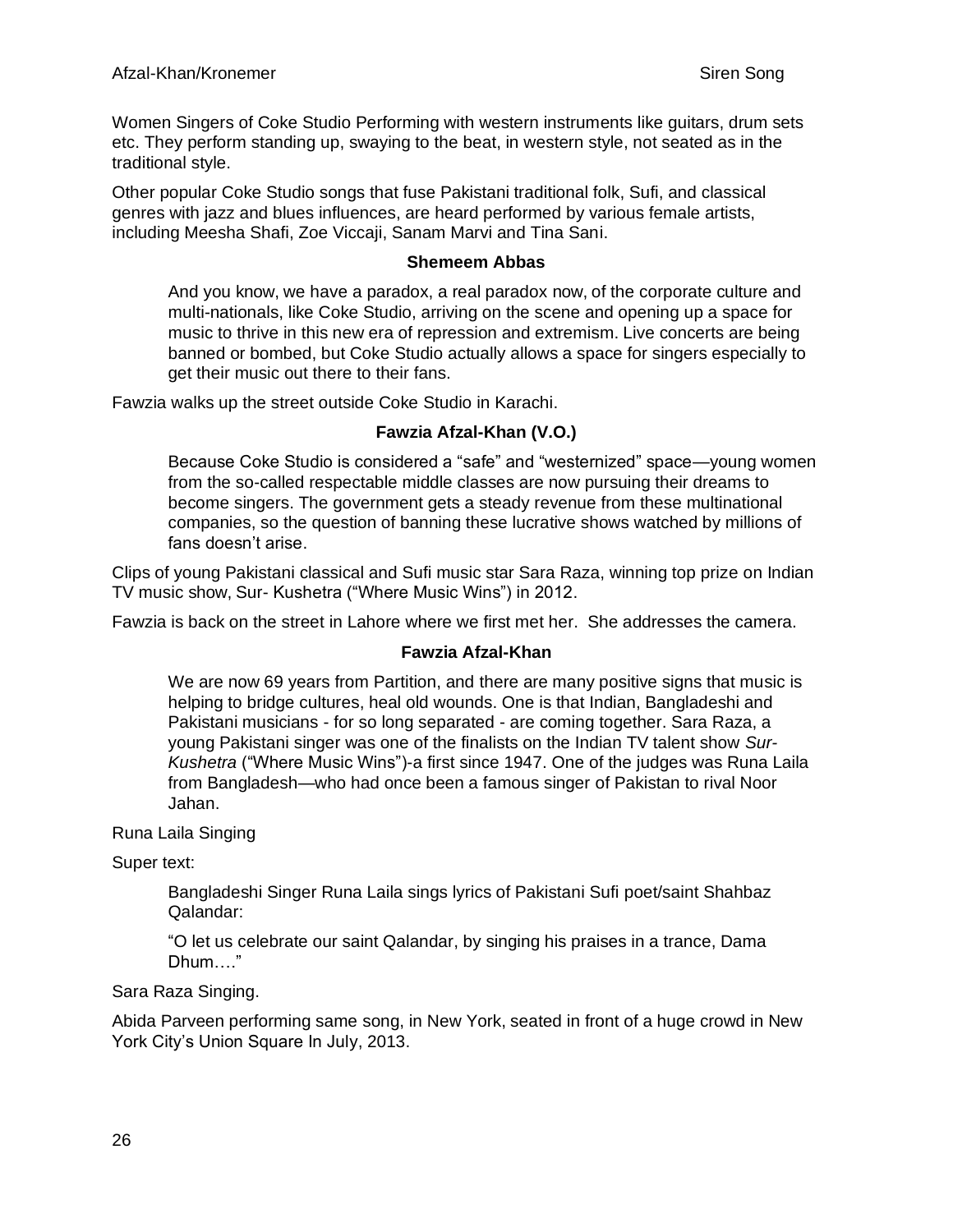# Abida sings, "O Lal Meri Dama Dhum Mastt Qalandar" <sup>22</sup>

Aerial, then close-up shots of women singing at home and at weddings, in fields, kitchens, drawing-rooms in different cities and villages across Pakistan….

#### **Shemeem Abbas**

But we're not talking only about the stars here, we're talking about women who're performing in domestic households and this is where my work carried me also…women who come and perform at the birth or at a wedding and it's the same songs that are being sung over and over again, they are the same songs …*'laal meri'* or singing the *Sehra* (wedding songs) or singing you know whatever songs there are of joy you know the songs that are derived from the folk culture so I would say , I mean, these are not stars but they are still performing their role as performers and as entertainers and this culture of resilience and resistance to all types of control and oppression through music has always been very strong in Pakistan, and remains so to this day. And women have played such an important role in keeping this culture of democratic resistance alive.

Super Lower Third:

Salima Hashmi Visual Artist, Women's Rights Activist Daughter of Poet Faiz Ahmed Faiz

## **Salima Hashmi**

You know I always say that the people don't go anywhere...you know in spite of what some may say, they stay. And with them everything else stays. And I think there's enormous resilience…an over-used word but there's enormous resilience in our people. If there is one great asset in Pakistan, it's the people, and I see it demonstrated over and over again even when they are cowering, even when there is worst of outrage, even when leaders let them down…whatever happens somehow there will be a moment in which one human being will prove that we're ok.<sup>23</sup>

Abida Parveen singing Sufi song: "*Lal Meri..Dama Dhum* "in Coke Studio….

Cut to her singing the same song at Qalandar's shrine in Sindh.

Cut to a mulitcultural crowd of listeners in NYC's Union Square.

Abida Parveen singing, "*Lal Meri Dama Dhum…"*

Nescafe Basement's (a recent multinational-sponsored music channel in Islamabad)-new Pakistani All-Female In-House Band, singing cover of John Newman's "*Love Me Again.'*

Fawzia singing a Sufi song by Bulleh Shah, "*Ik Toona"* ("Spell") with her jazz band, *The Neither East Nor West Ensemble*, in NYC, 2016.

<sup>22</sup> See Long Sample Ree**l segment 4**:

<https://drive.google.com/open?id=0B2VUx50RrMsZTE5LMG13V0paZXM>

<sup>23</sup> See Long Sample Ree**l segment 4**:

<https://drive.google.com/open?id=0B2VUx50RrMsZTE5LMG13V0paZXM>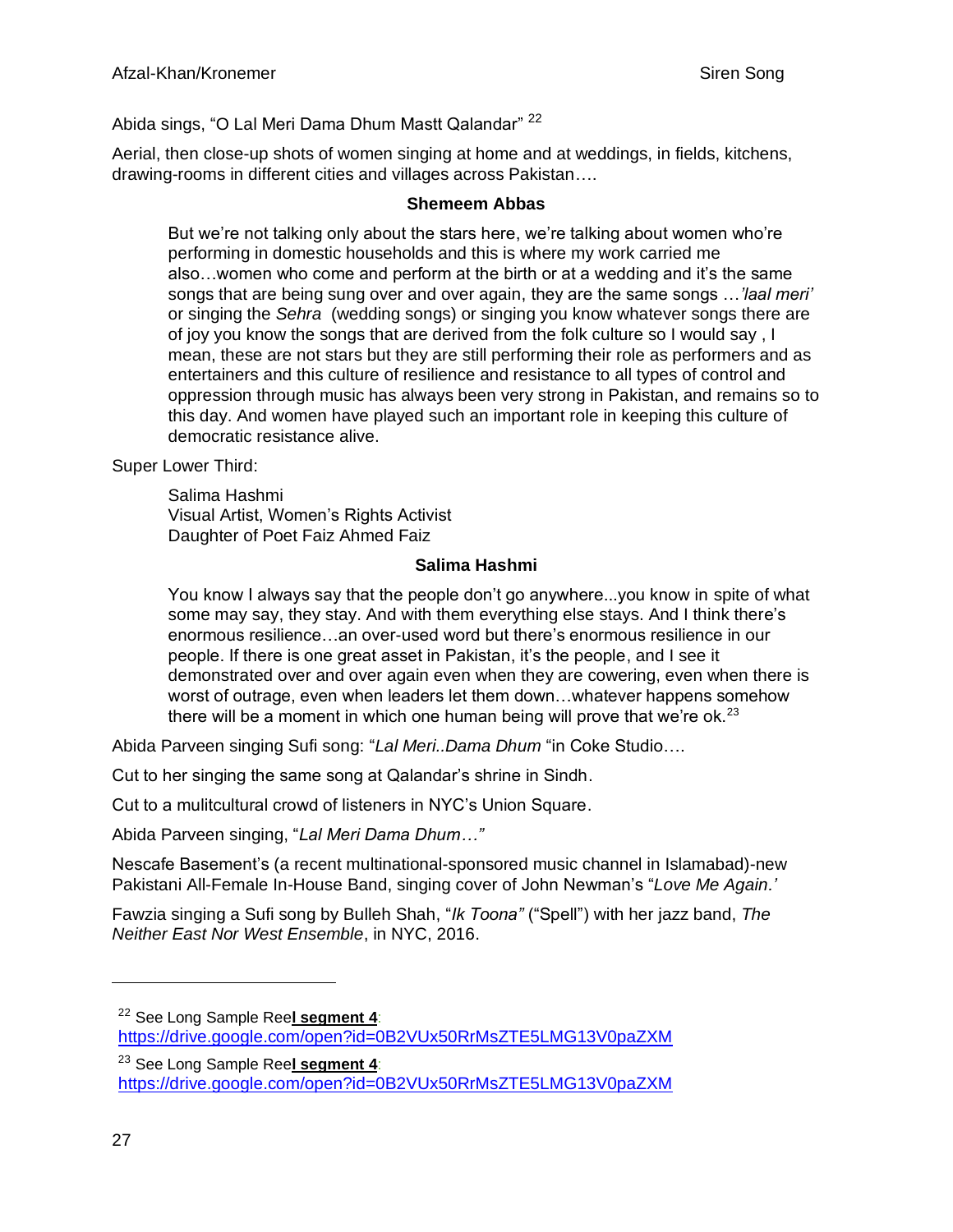# **Fawzia Afzal-Khan**

In September, 1979, just a year after Zia-ul-Haq had taken over Pakistan through a military coup and executed Z.A Bhutto, I got my scholarship to come to the States to study for my PhD. The political and social atmosphere at home had become unbearable—all dramatic and musical arts activities in our colleges and universities were banned, repression was at an all-time high, student activists were being jailed.

We see photos of Fawzia in Boston and then New York.

I got to Boston, then later to New York after I finished my degree in 1986, and became a professor. Happily, I also found a way back to my first love, music. I discovered jazz! It was incredibly similar in structure and form to the classical *raga* music I had trained in through my teenage years, so I started performing with jazz musicians.

We see Fawzia performing in the USA and then also in Lahore.

I now combine Sufi lyrics with Pakistani classical and American jazz sounds to create a fusion that also brings sacred music of different faith traditions into a shared space. I often perform in my birth country too when I return for visits. And my mother attends my concerts in Lahore with pride!

So music really is a universal language through which we can connect to others and to our own deepest, spiritual, selves.

Fawzia is back on the Lahore street where we first met her.

## **Fawzia Afzal-Khan**

In my case, the story has had a happy ending, but with extremism on the rise, yes, some women singers from Northern areas of Pakistan have been killed in recent years. The recent murder of Qandeel Baluch has disturbed us all. Qandeel was this bold Pakistani woman who became a huge sensation on social media because of her provocative personality and performing style.<sup>24</sup> And recently, even a male singer of Sufi *Qawwalis*—was gunned down by the Taliban in Karachi. So at times like these the situation feels hopeless and depressing.

We see a montage of the various singers we have met.

## **Fawzia Afzal-Khan (V.O.)**

But you know, what gives me hope is the immense courage of these women singers of Pakistan who have shown throughout its history up till our present dangerous times—that you cannot kill music, you cannot kill life itself!

Archival footage of a Noor Jahan concert. She sings. She hits a high note, and the audience goes wild.

## **Fawzia Afzal-Khan**

You don't need to understand the words…music connects us at the level of the

<sup>24</sup> See Sample: [https://vimeo.com/176243026/f0d21e2cc5](https://vimeo.com/176243026/f0d21e2cc5?utm_source=email&utm_medium=vimeo-cliptranscode-201504&utm_campaign=29220)